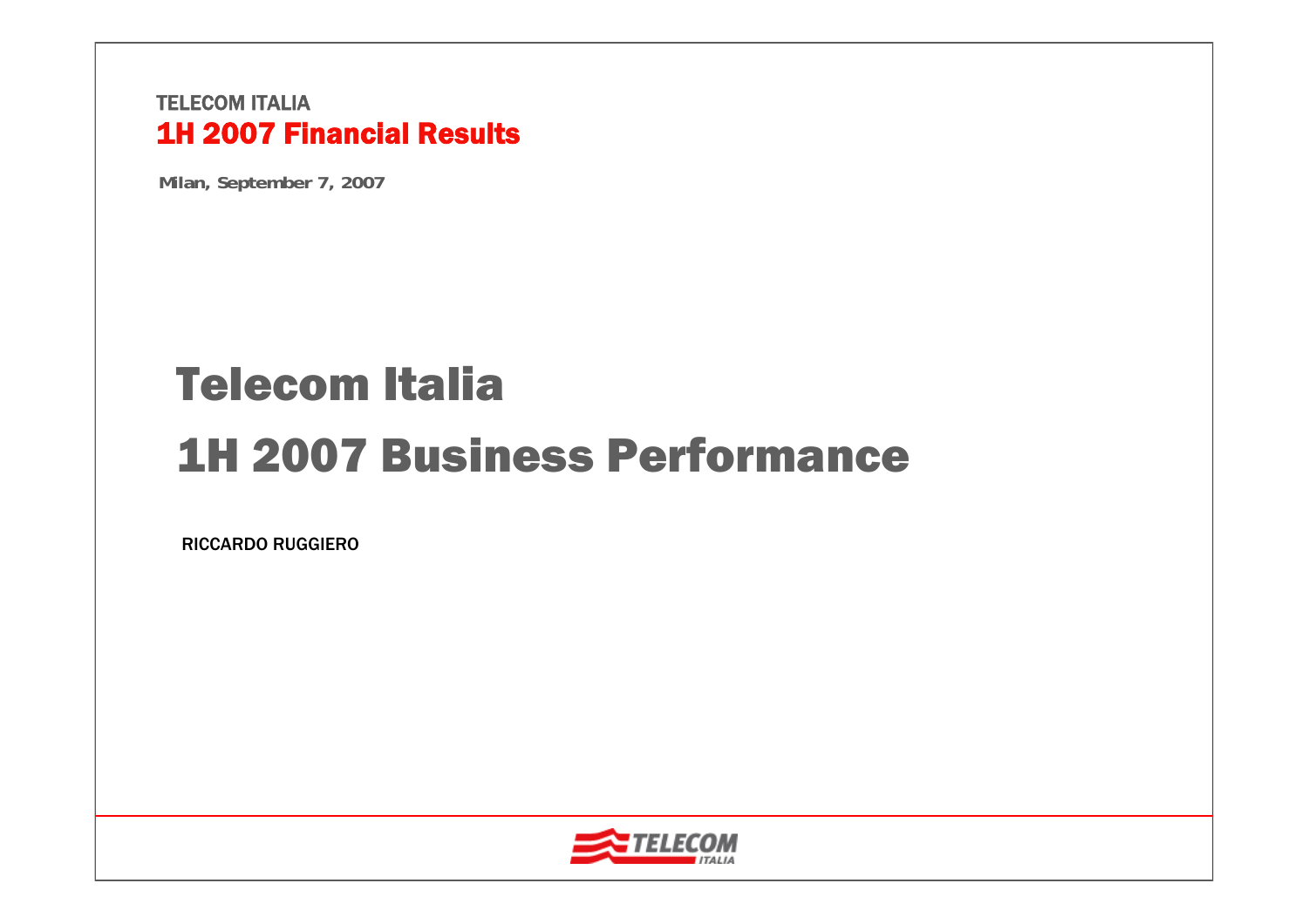# Agenda

IH 2007 business performance:

- Domestic
- European BroadBand
- **▶TIM Brasil**
- ▶ Appendix

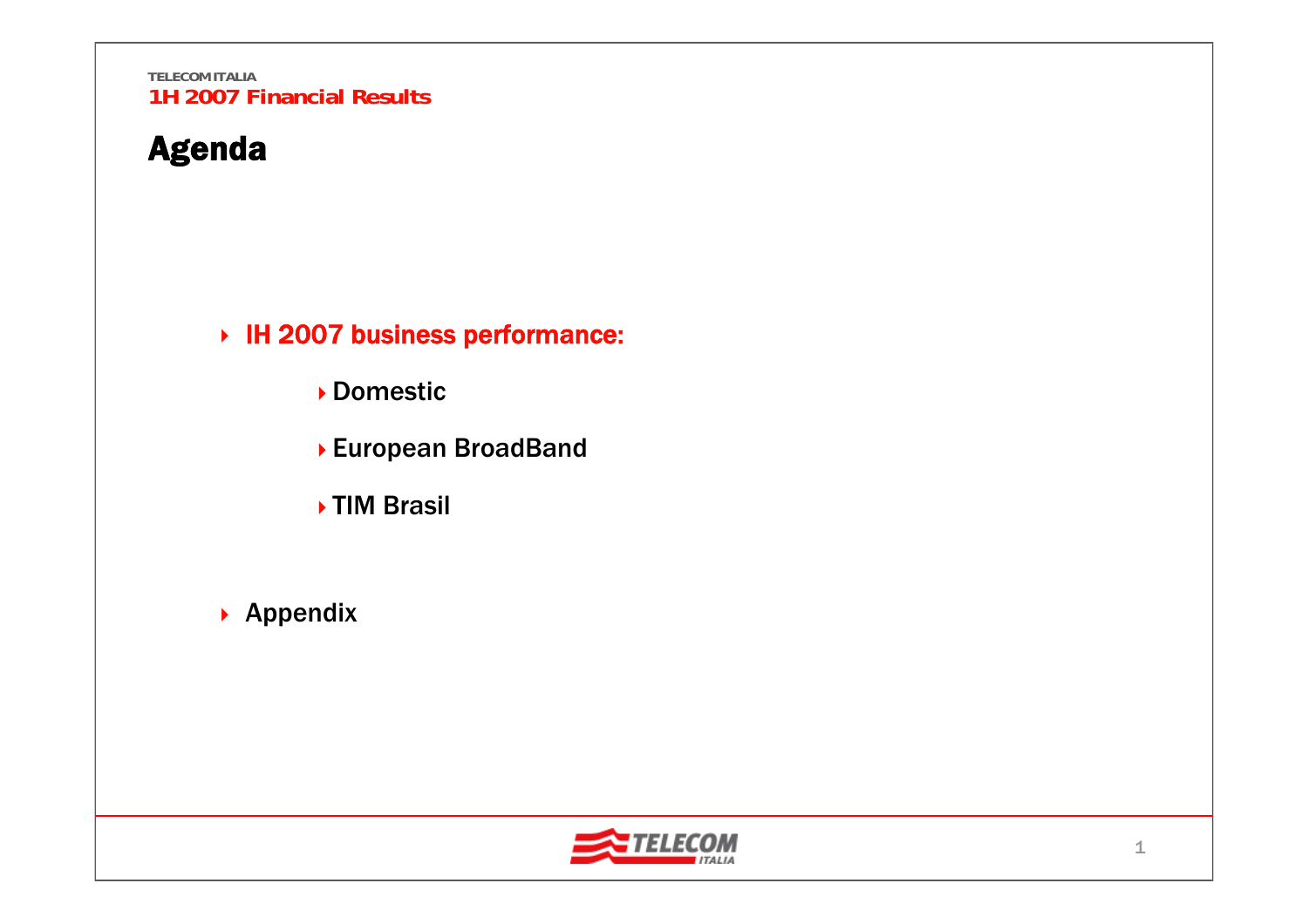# 1H 07 Results on the way to FY2007 targets



\* Excluding change in accounting for Non Geographic Numbers (-230 mln € in 2006); In accordance with AGCOM deliberation 417/06/CONS, starting January 1st 2007. Telecom Italia invoices services rendered by OLO on NNG while does not assume credit risks. These services, since January 1st are thus no longer recorded for as revenues and costs in Telecom Italia accounts

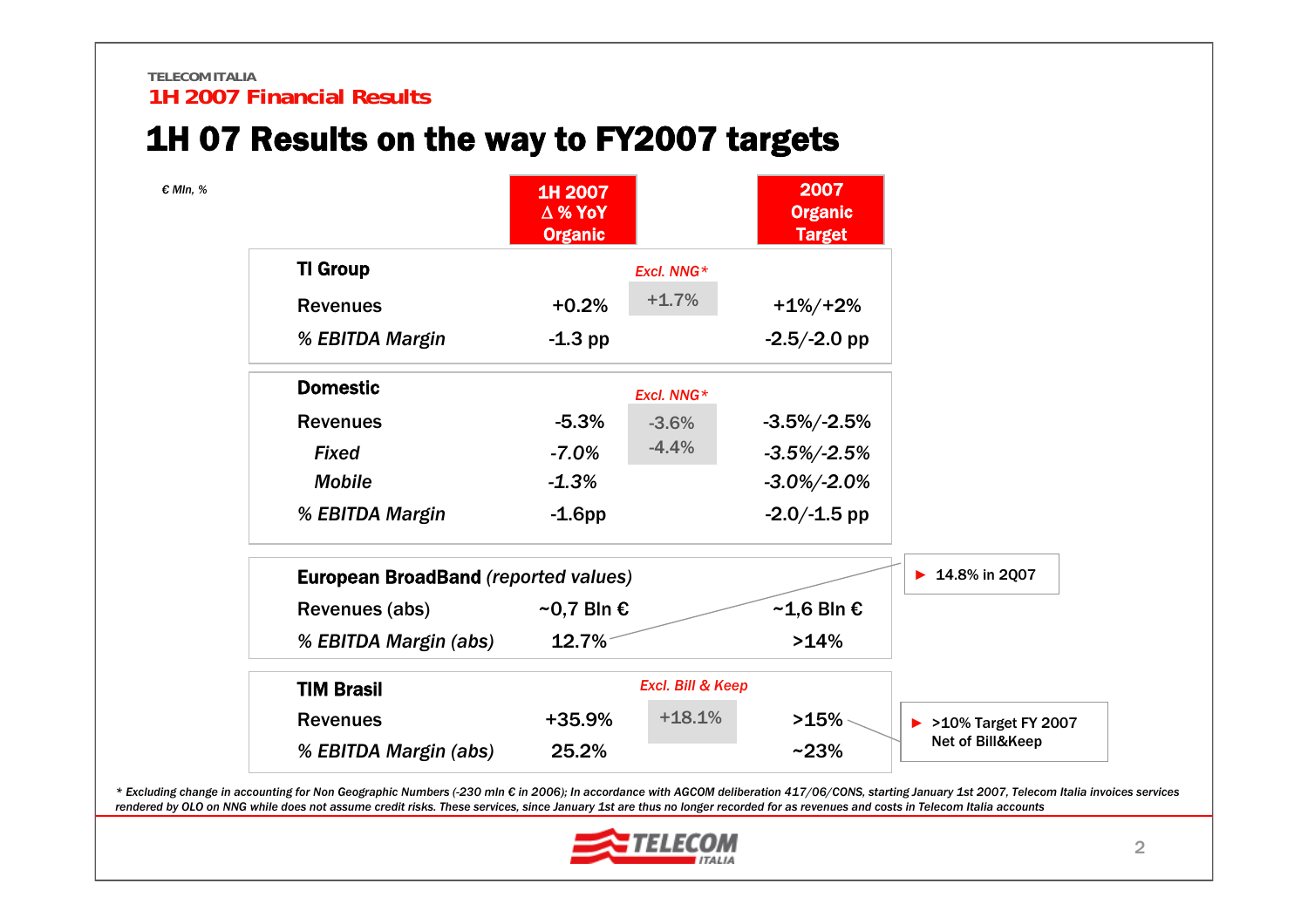# TI Group growth performance net of market discontinuities\*



\* NNG (-119mln€ in 1Q07 and -111 mln€ in 2Q07 on Revenues; no impacy on EBITDA), Bersani Decree (-30mln€ in 1Q07 and -133mln€ in 2Q07 on Revenues and EBITDA), Self regulation on Visitros Traffic (-8mln€ in 1Q07 and -12 mln€ in 2Q07 on Revenues; no impact on EBITDA) and F2M Cut (-47mln€ in 1Q07 and -48mln€in 2Q07 on Revenues; -17mln€ in 1Q07 and -11mln€ in 2Q07 on EBITDA)

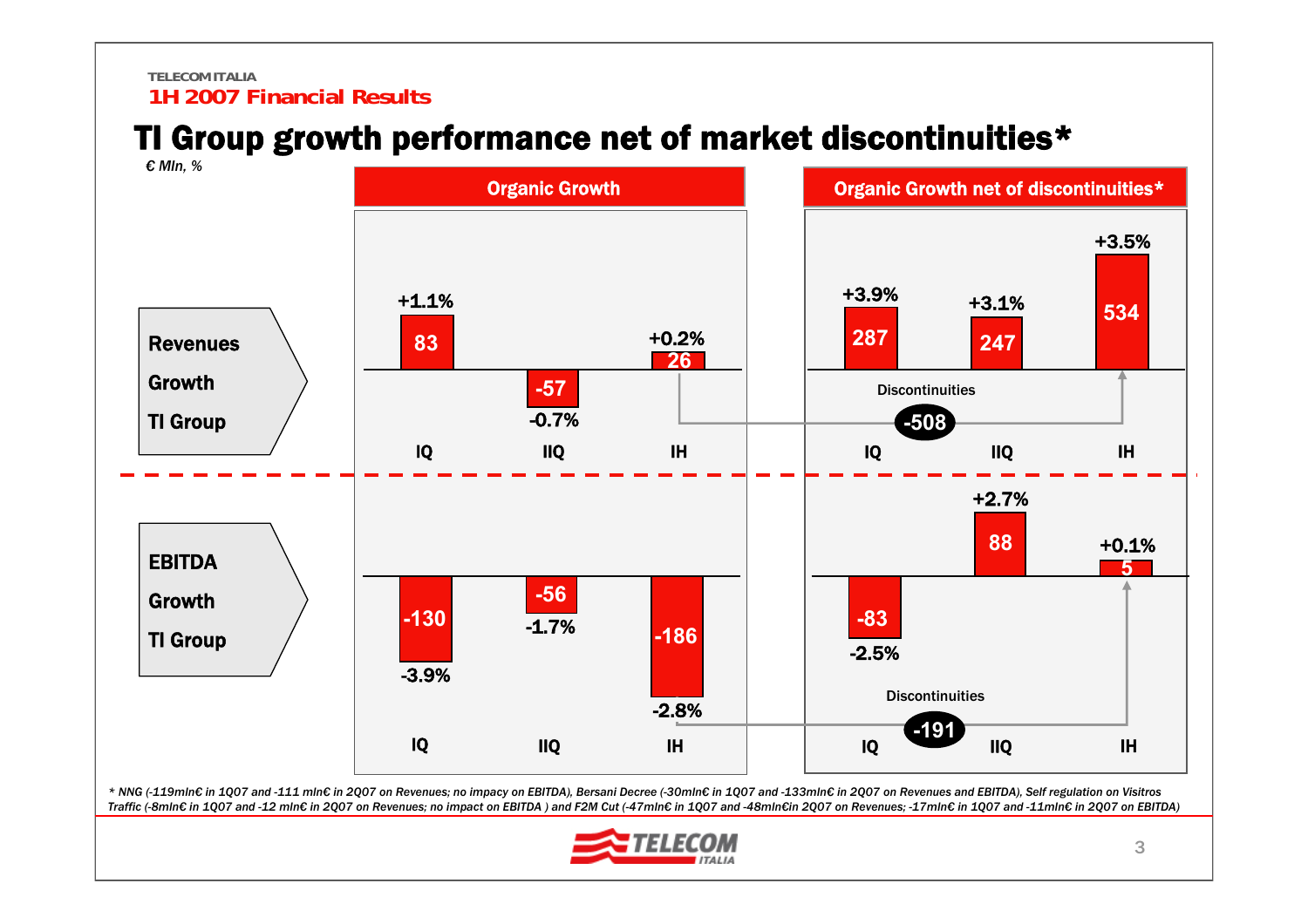# Agenda

IH 2007 business performance:

Domestic

- European BroadBand
- **▶TIM Brasil**
- ▶ Appendix

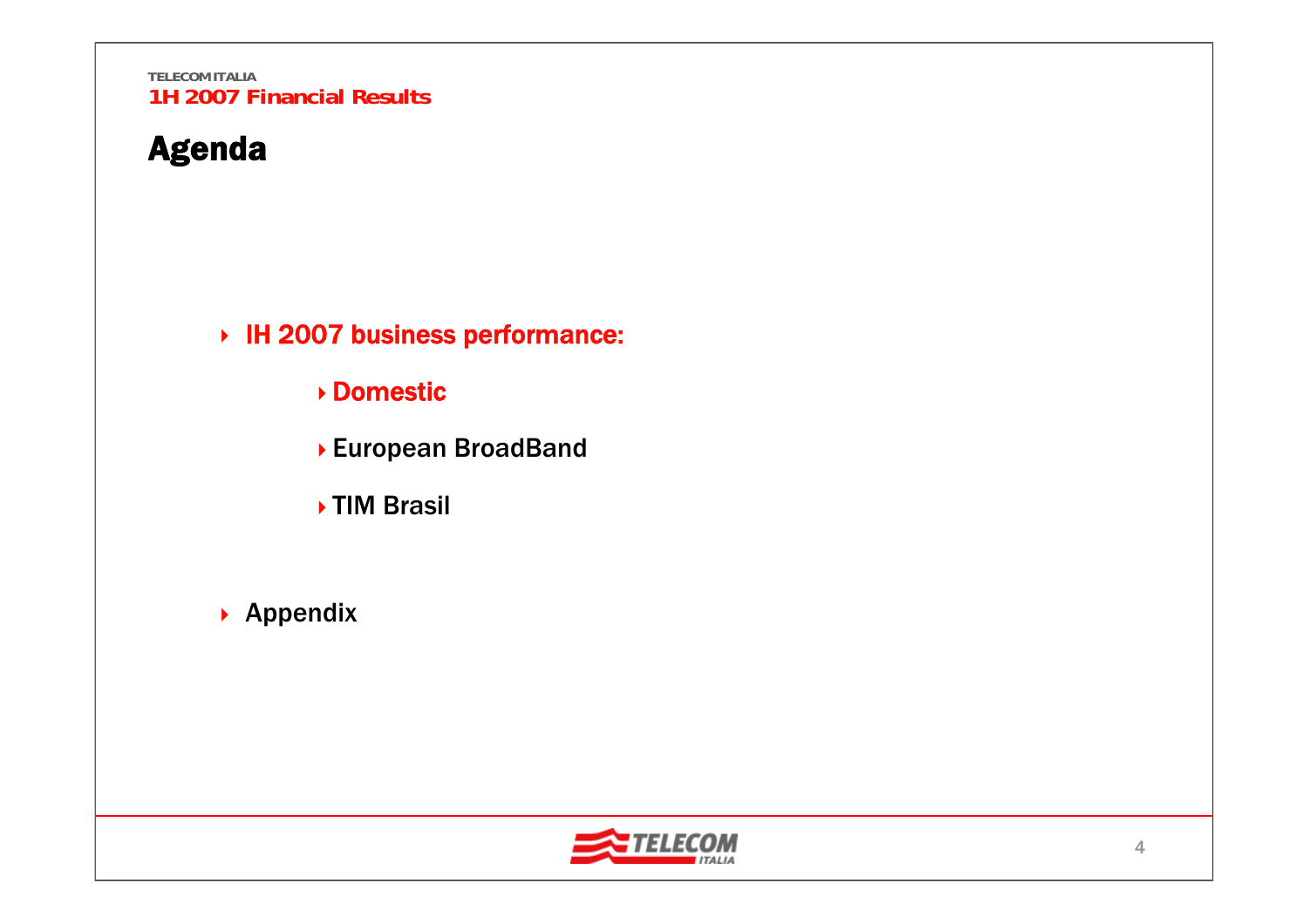# Domestic Business Highlights

#### Wireline: improvement in high profitability business performance

|                                                                                                                          |                                                | 40 '06        | <b>10'07</b> | <b>20 '07</b> |
|--------------------------------------------------------------------------------------------------------------------------|------------------------------------------------|---------------|--------------|---------------|
| • Successful Value strategy on BroadBand                                                                                 | % Flat on Alice CB<br><b>BB VOIP CB</b>        | 50%<br>359    | 53%<br>549   | 58%<br>924    |
| . Voice traffic stabilization thanks to higher<br>penetration of flat offer                                              | <b>Market Voice Traffic</b><br>volumes (YoY %) | $-4.4%$       | $-4.0%$      | $-3.0%$       |
| • Trend inversion on Data business as a result of<br>renewed focus on Top Clients segment and ICT<br>$(+21.3\%$ in 2Q07) | <b>Business Data revenues</b><br>(YoY %)       | $-19.4%$      | $-11.4%$     | 0.5%          |
| Mobile: value strategy in progress                                                                                       |                                                | <b>40 '06</b> | 10'07        | <b>20 '07</b> |
| . High teen growth on VAS revenues driven by<br>innovative services                                                      | VAS Revenues (YoY %)                           | 9.8%          | 10.8%        | 20.5%         |
| • Elasticity effect increasingly visible                                                                                 | <b>Outgoing Traffic Volumes</b><br>(YoY %)     | 1.8%          | 2.3%         | 9.5%          |
|                                                                                                                          | % Post-paid on total                           | 19%           | 22%          | 31%           |
| • "Quality" of customers improves                                                                                        | acquisitions                                   |               |              |               |

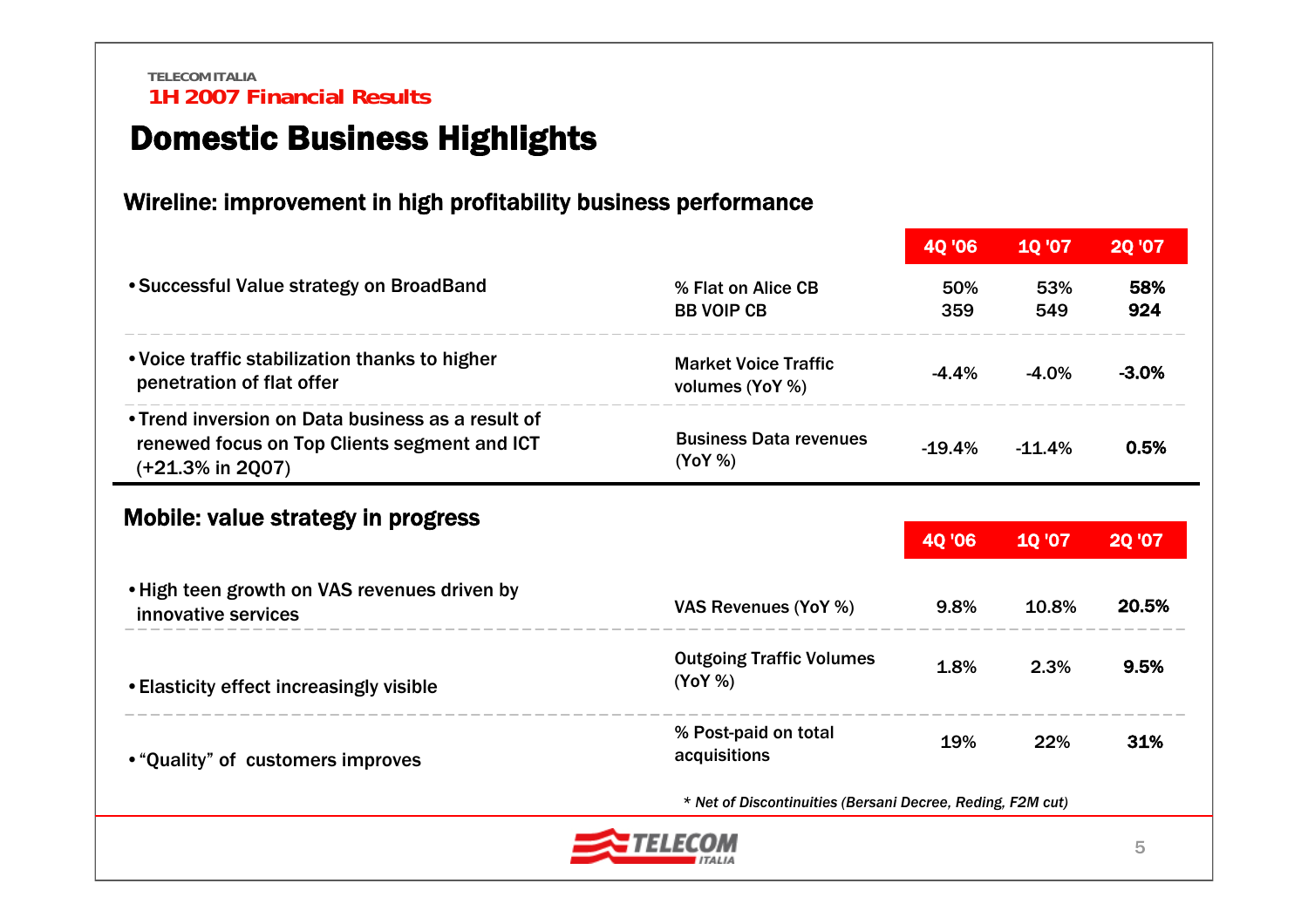### Domestic: Main Results 1H '07 vs 1H '06

*€ Mln, %*

| $v$ $\cdots$ $\cdots$ |        |               | <b>Reported Data</b> |            |        | <b>Organic Data</b> |              |            | $\blacktriangleright$ 3.6% excluding<br>change in<br>accounting for |
|-----------------------|--------|---------------|----------------------|------------|--------|---------------------|--------------|------------|---------------------------------------------------------------------|
|                       | 1H '07 | 1H '06        | $\Delta$ Abs         | $\Delta$ % | 1H '07 | 1H '06              | $\Delta$ Abs | $\Delta$ % | Non Geographic<br>Numbers* (-230<br>mln $\epsilon$ in 2006)         |
| <b>Revenues</b>       |        | 12,182 12,877 | -695                 | $-5.4%$    | 12,182 | 12,861              | $-679$       | $-5.3%$    | $\blacktriangleright$ -4.4% excluding                               |
| of which fixed        | 7,983  | 8,599         | $-616$               | $-7.2%$    | 7,983  | 8,583               | $-600$       | $-7.0\%$   | change in<br>accounting for                                         |
| of which mobile       | 4,916  | 4,982         | $-66$                | $-1.3%$    | 4,916  | 4,982               | $-66$        | $-1.3%$    | Non Geographic<br>Numbers* (-230                                    |
| <b>EBITDA</b>         | 5,619  | 6,210         | $-591$               | $-9.5%$    | 5,753  | 6,279               | $-526$       | $-8.4%$    | mln $\epsilon$ in 2006)                                             |
| % on revenues         | 46.1%  | 48.2%         | $-2.1$ p.p.          |            | 47.2%  | 48.8%               | $-1.6$ p.p.  |            |                                                                     |
| <b>EBIT</b>           | 3,456  | 4,037         | $-581$               | $-14.4%$   | 3,580  | 3,985               | $-405$       | $-10.2%$   |                                                                     |
| % on revenues         | 28.4%  | 31.4%         | $-3.0 p.p.$          |            | 29.4%  | 31.0%               | $-1.6p.p.$   |            |                                                                     |
| <b>CAPEX</b>          | 1,895  | 1,793         | 102                  | 5.7%       |        |                     |              |            |                                                                     |
| % on revenues         | 15.6%  | 13.9%         | 1.7p.p.              |            |        |                     |              |            |                                                                     |

*\* In accordance with AGCOM deliberation 417/06/CONS, starting January 1st 2007, Telecom Italia invoices services rendered by OLO on NNG while does not assume credit risks. These services, since January 1st are thus no longer recorded for as revenues and costs in Telecom Italia accounts*

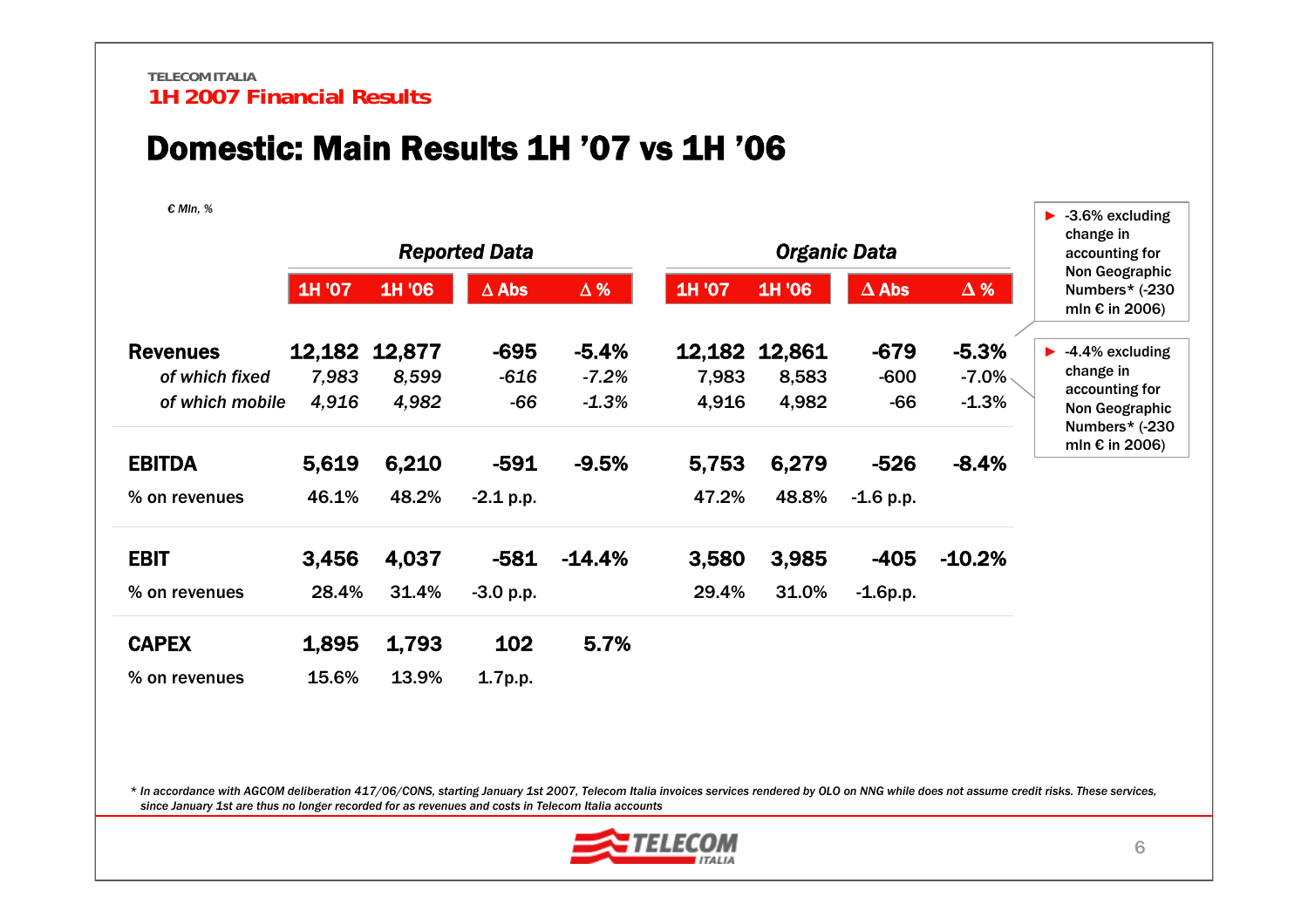# Agenda

#### IH 2007 business performance:

- Domestic
	- Fixed business performance
	- Mobile business performance
	- ▶ Cost Analysis
- European BroadBand
- ▶ TIM Brasil
- ▶ Appendix

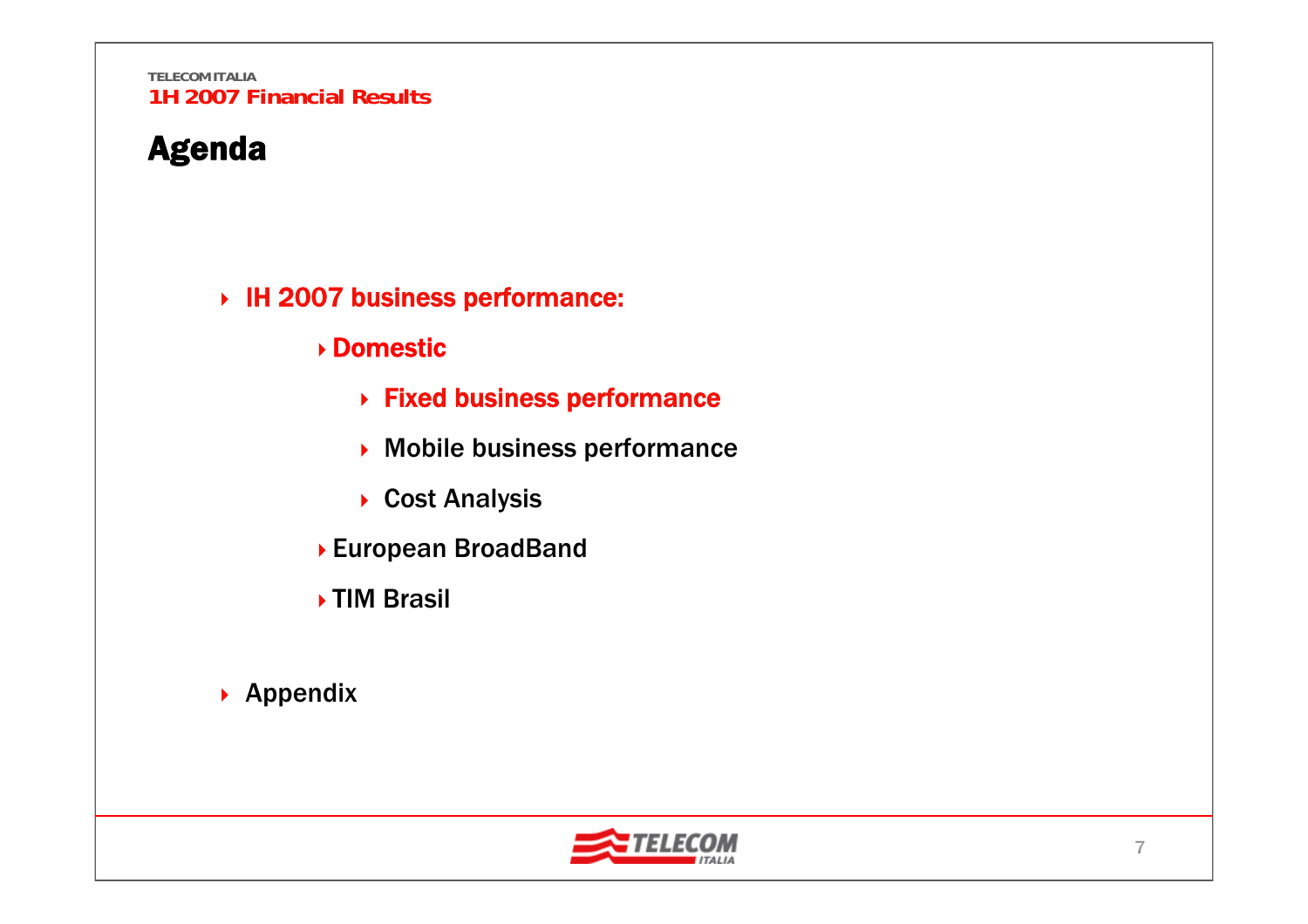

### Domestic fixed: Revenue Analysis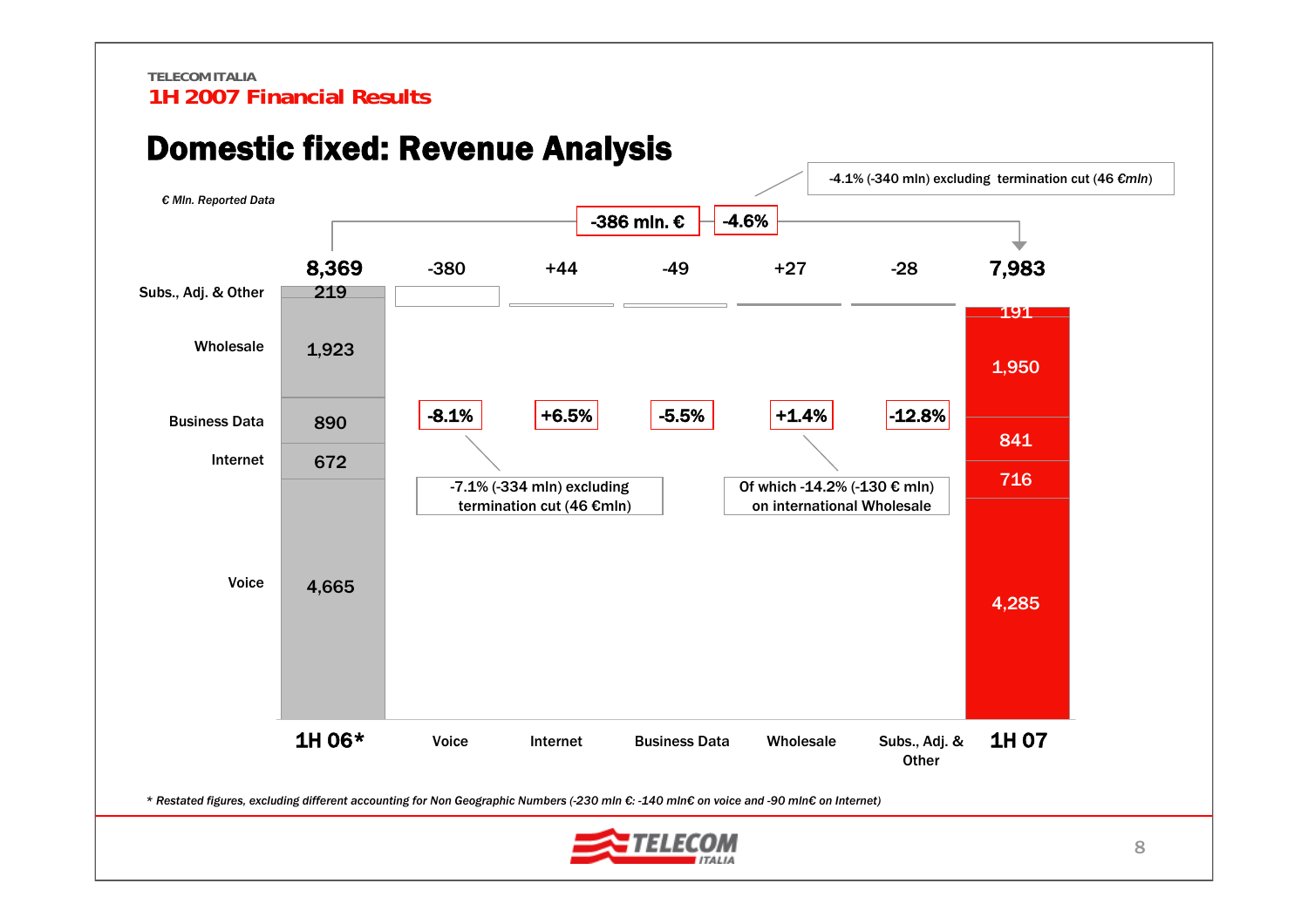### Domestic fixed: Voice Revenues

*€ Mln, %, Reported Data*



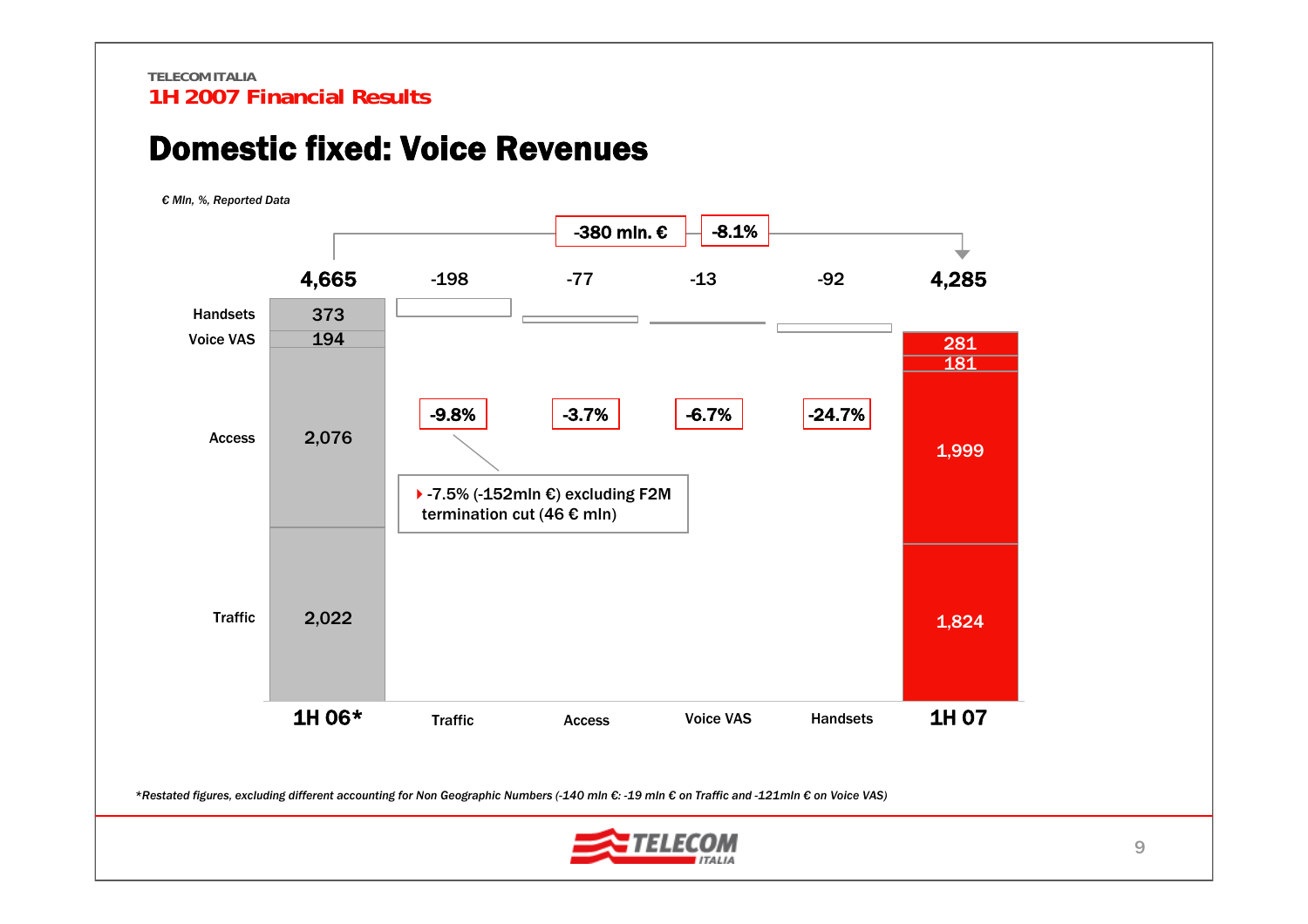### Domestic fixed: Voice Traffic Performance

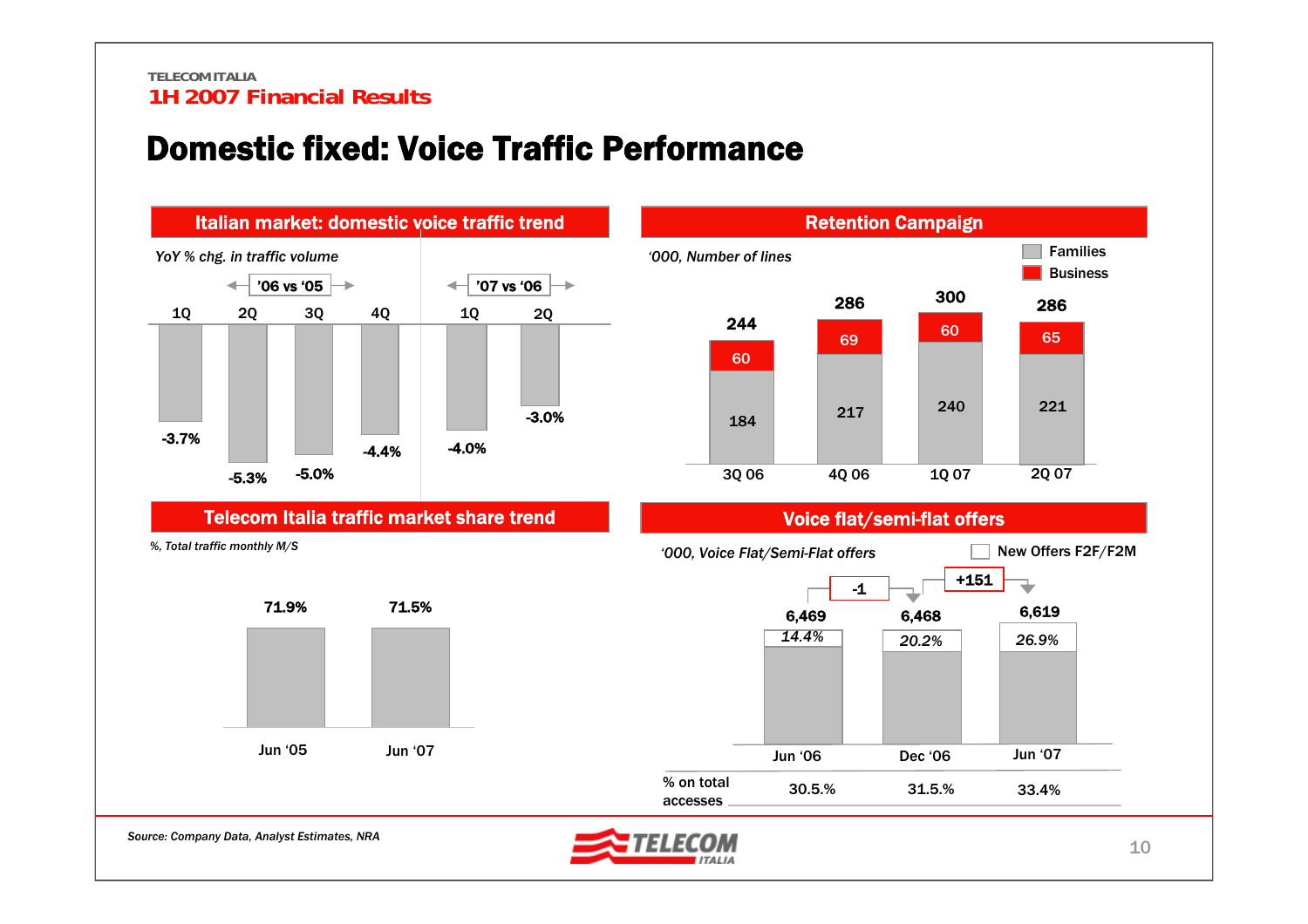### Domestic fixed: Internet Revenues

*€ Mln, %, Reported Data*



*\* Restated figures, excluding change in accounting for Non Geographic Numbers (-90 mln € on narrowband)*

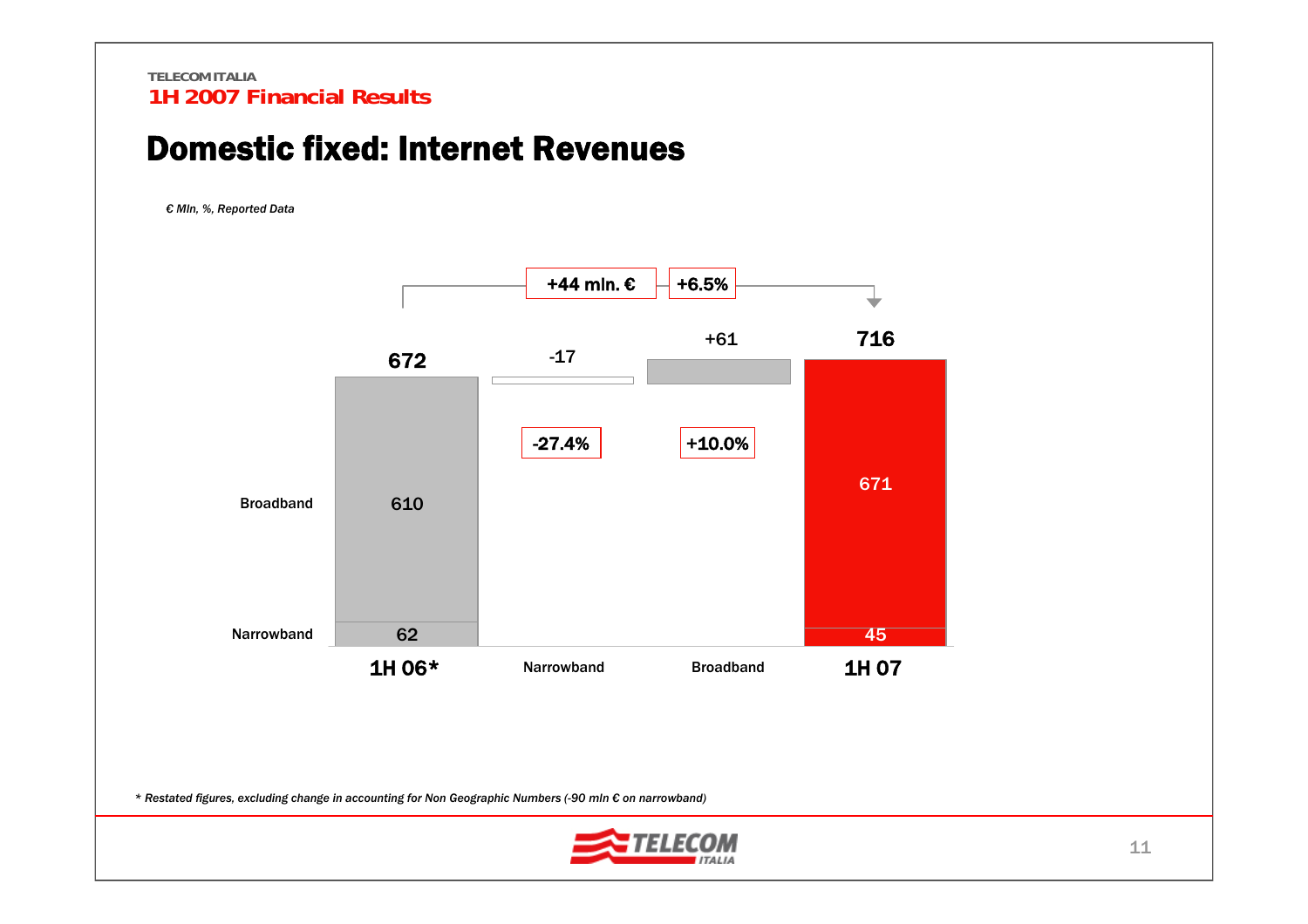### Domestic Broadband: Portfolio Evolution

|                          |                | <b>Broadband Portfolio</b> |                |                                                     |                                            |
|--------------------------|----------------|----------------------------|----------------|-----------------------------------------------------|--------------------------------------------|
| '000 Access lines        |                |                            |                |                                                     |                                            |
|                          | <b>Dec '05</b> | <b>Dec '06</b>             | <b>Jun '07</b> | $\Delta$ Dec06<br><b>VS</b><br>Dec <sub>05</sub>    | $\Delta$ 1HO7<br><b>VS</b><br><b>EoY06</b> |
| Wholesale                | 890            | 1,131                      | 1,204          | $+241$                                              | +73                                        |
| Retail                   | 4,817          | 5,639                      | 6,073          | +822                                                | $+434$                                     |
| Total<br><b>Domestic</b> | 5,707          | 6,770                      | 7,277          | $+1,063$                                            | +507                                       |
|                          |                |                            |                | <b>Total TI BB Portfolio (Domestic + European):</b> |                                            |

10.5 mln customers



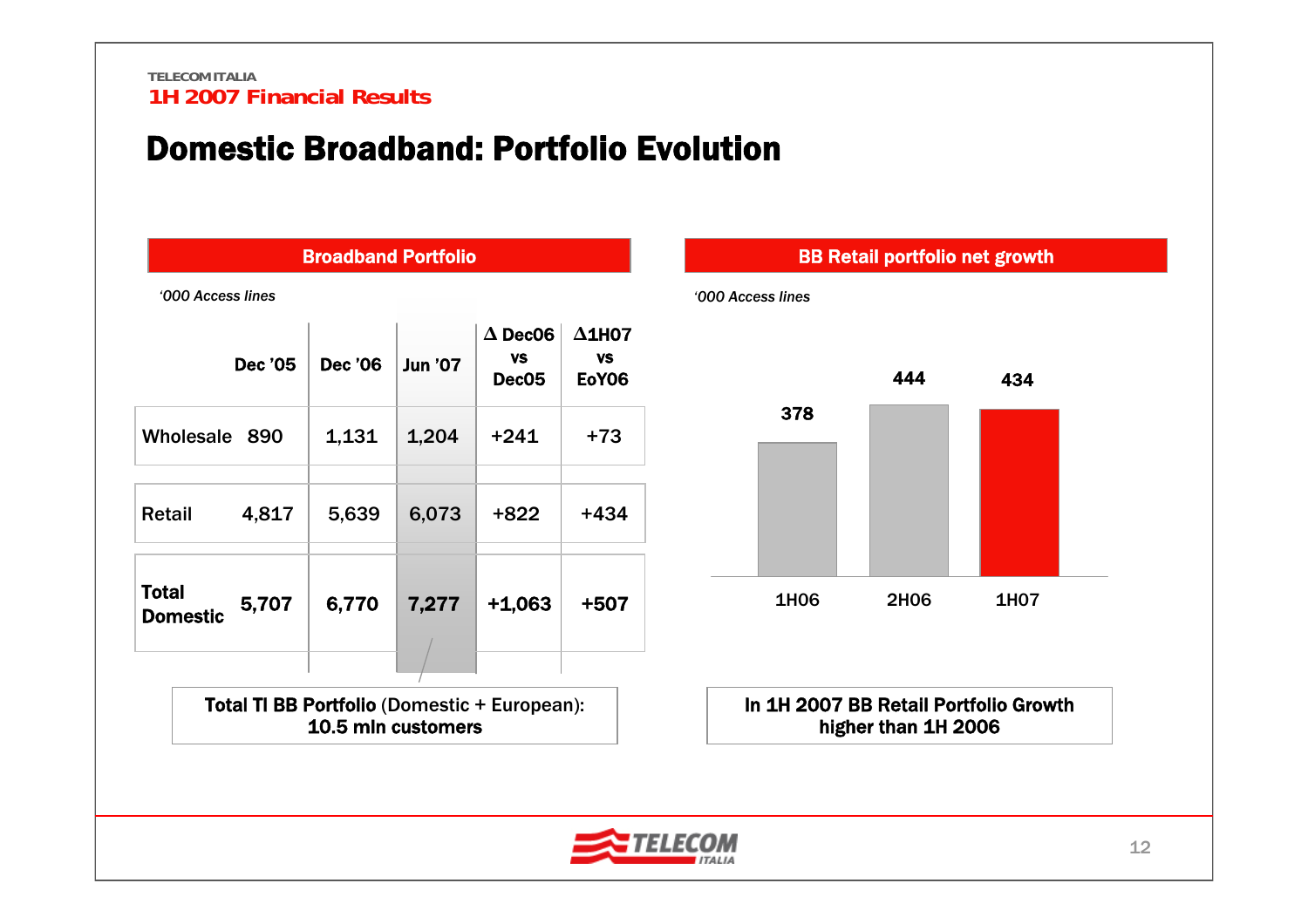### Domestic BroadBand: Focus on Flat and VoIP Offers

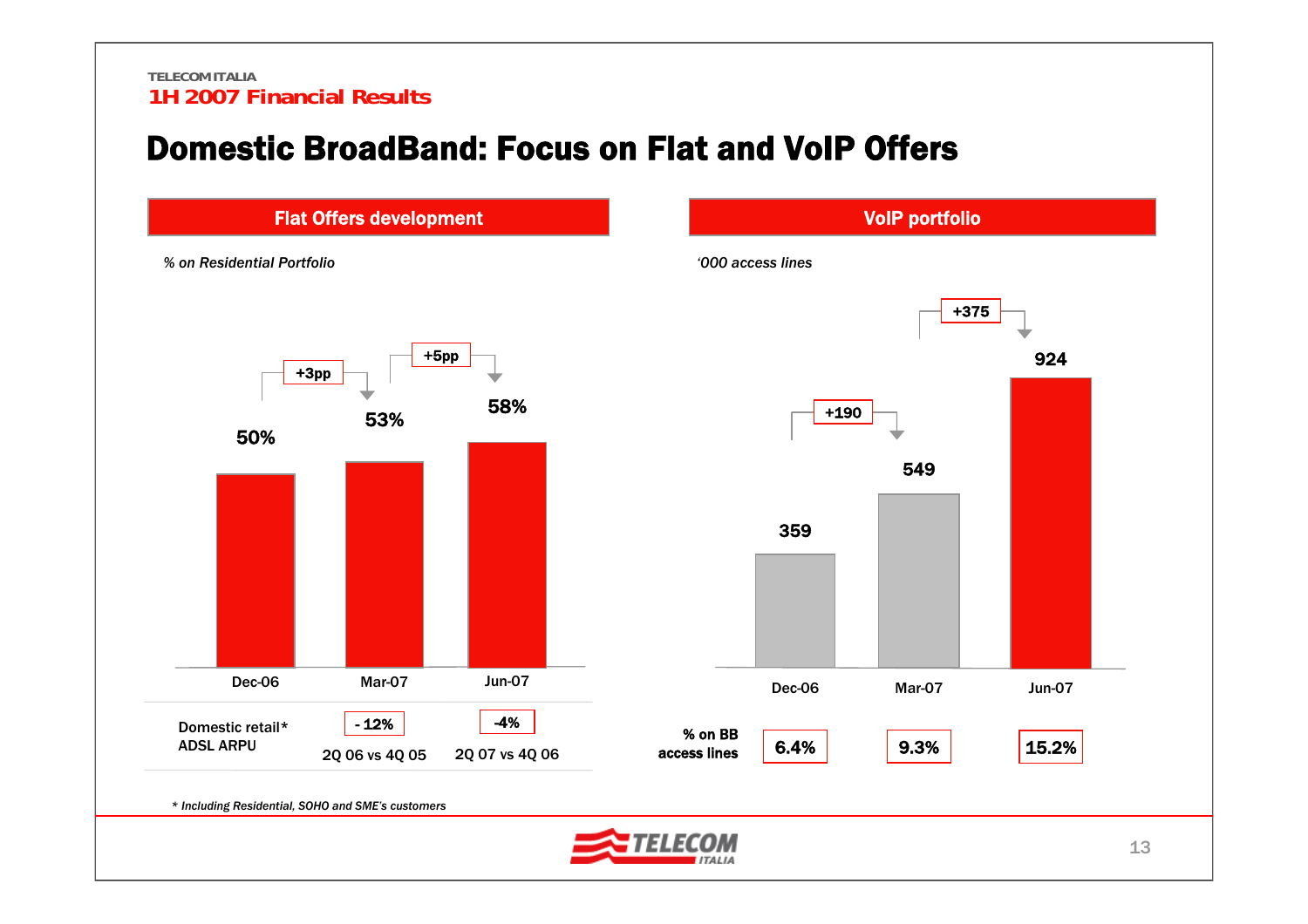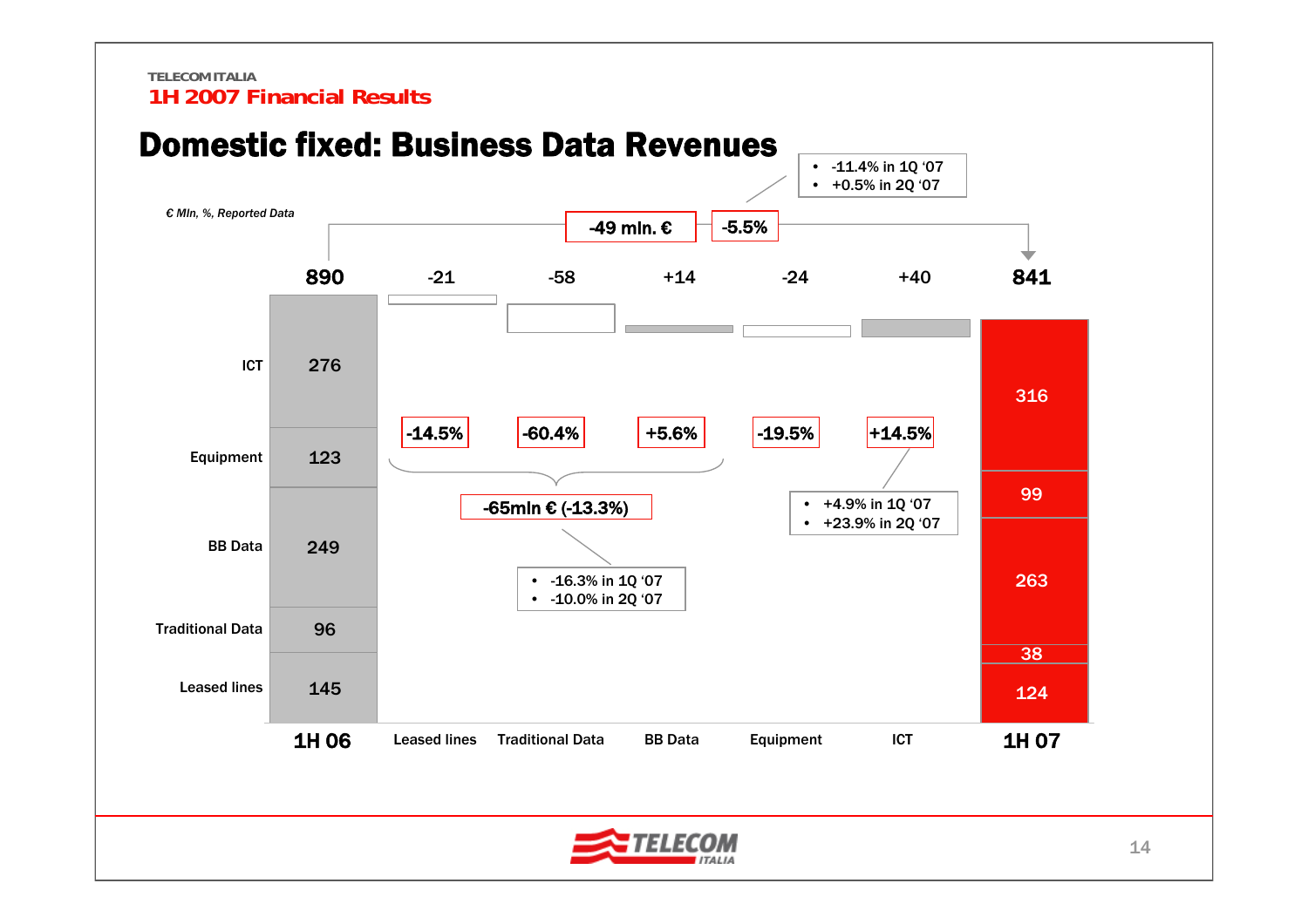# Agenda

#### IH 2007 business performance:

#### Domestic

- ▶ Fixed business performance
- Mobile business performance
- ▶ Costs Analysis
- European BroadBand
- ▶ TIM Brasil
- ▶ Appendix

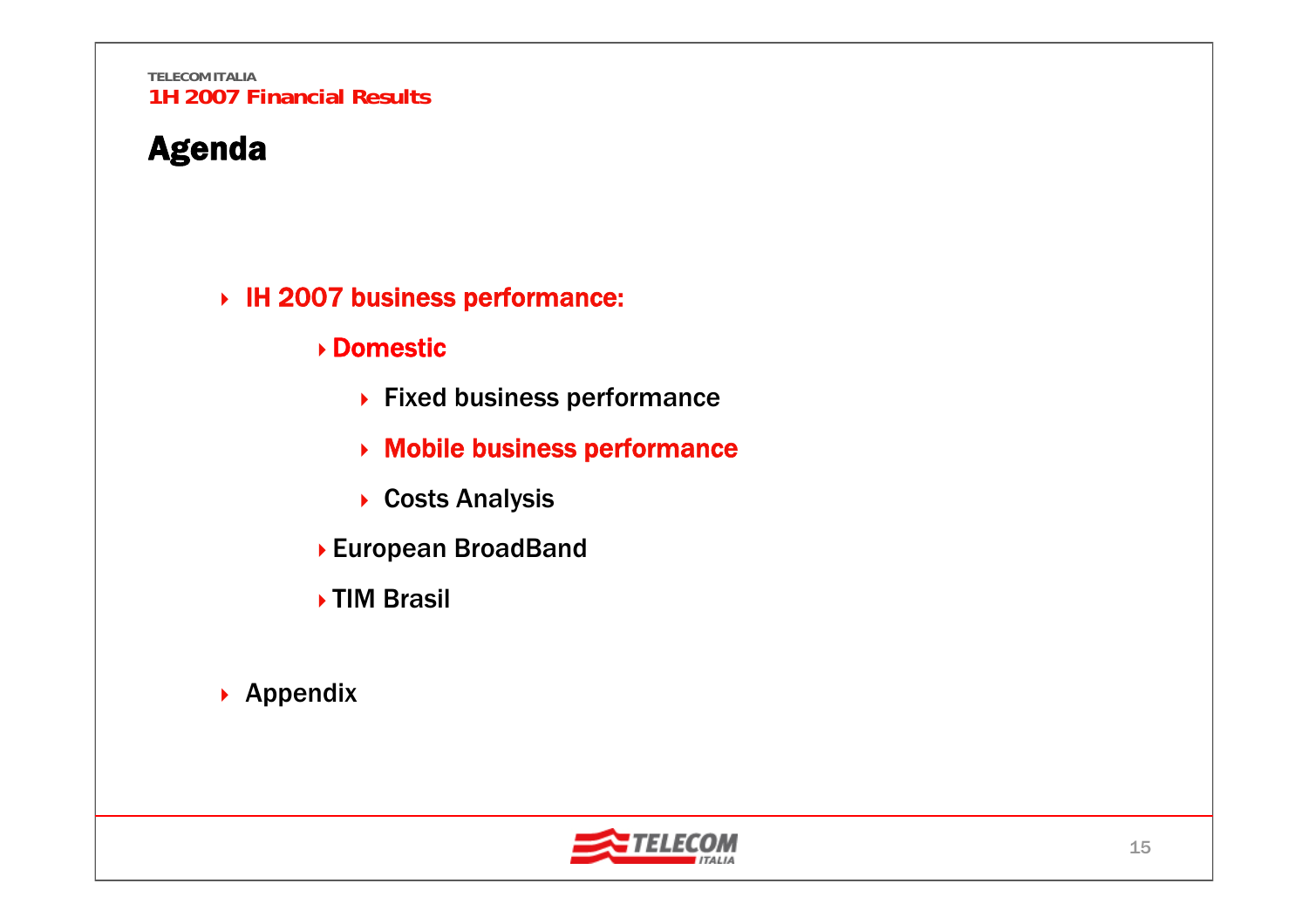### Domestic mobile: Revenue Trends by Quarter

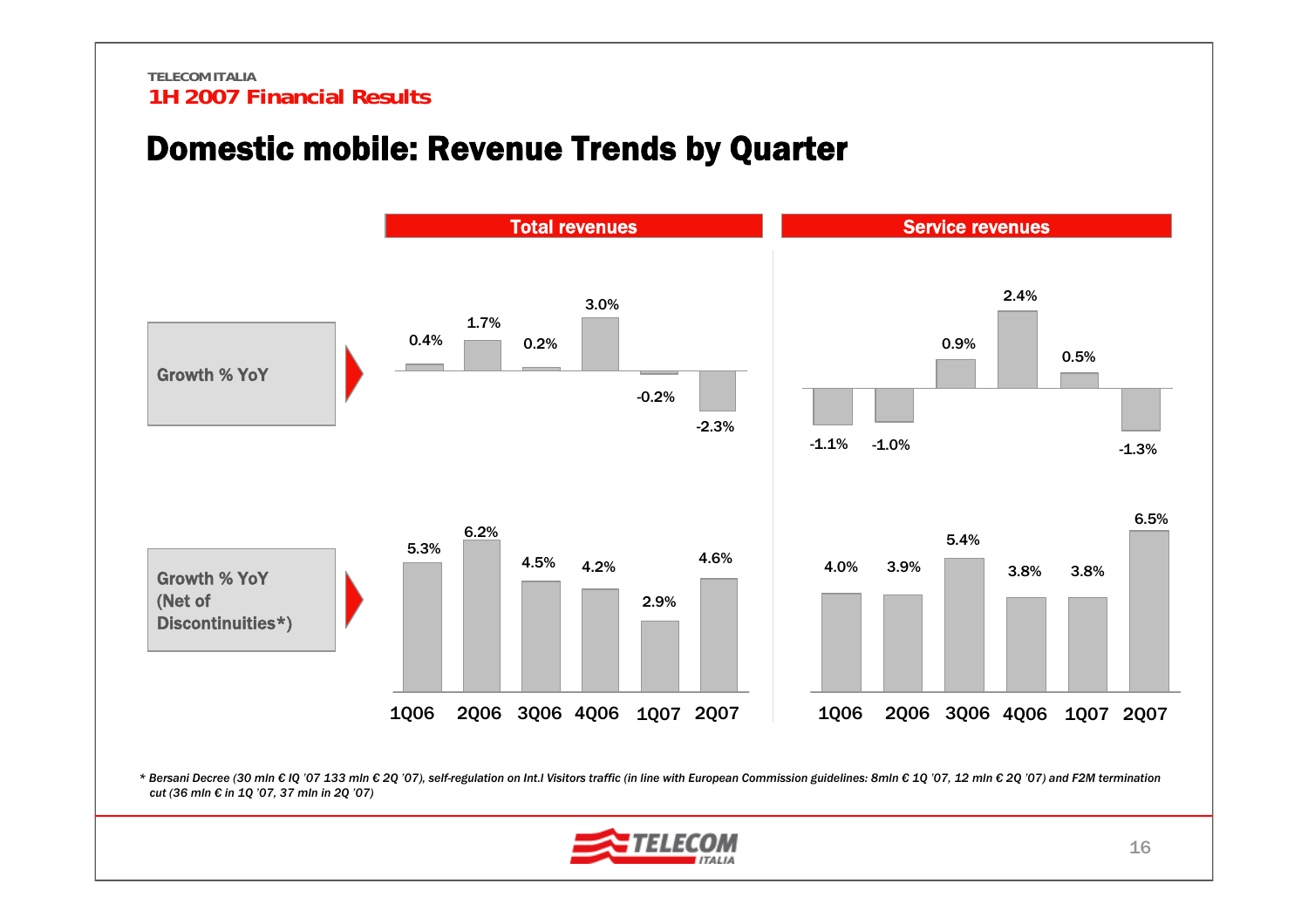### Q2 Service Revenues trend: managing discontinuities

*€ Mln*

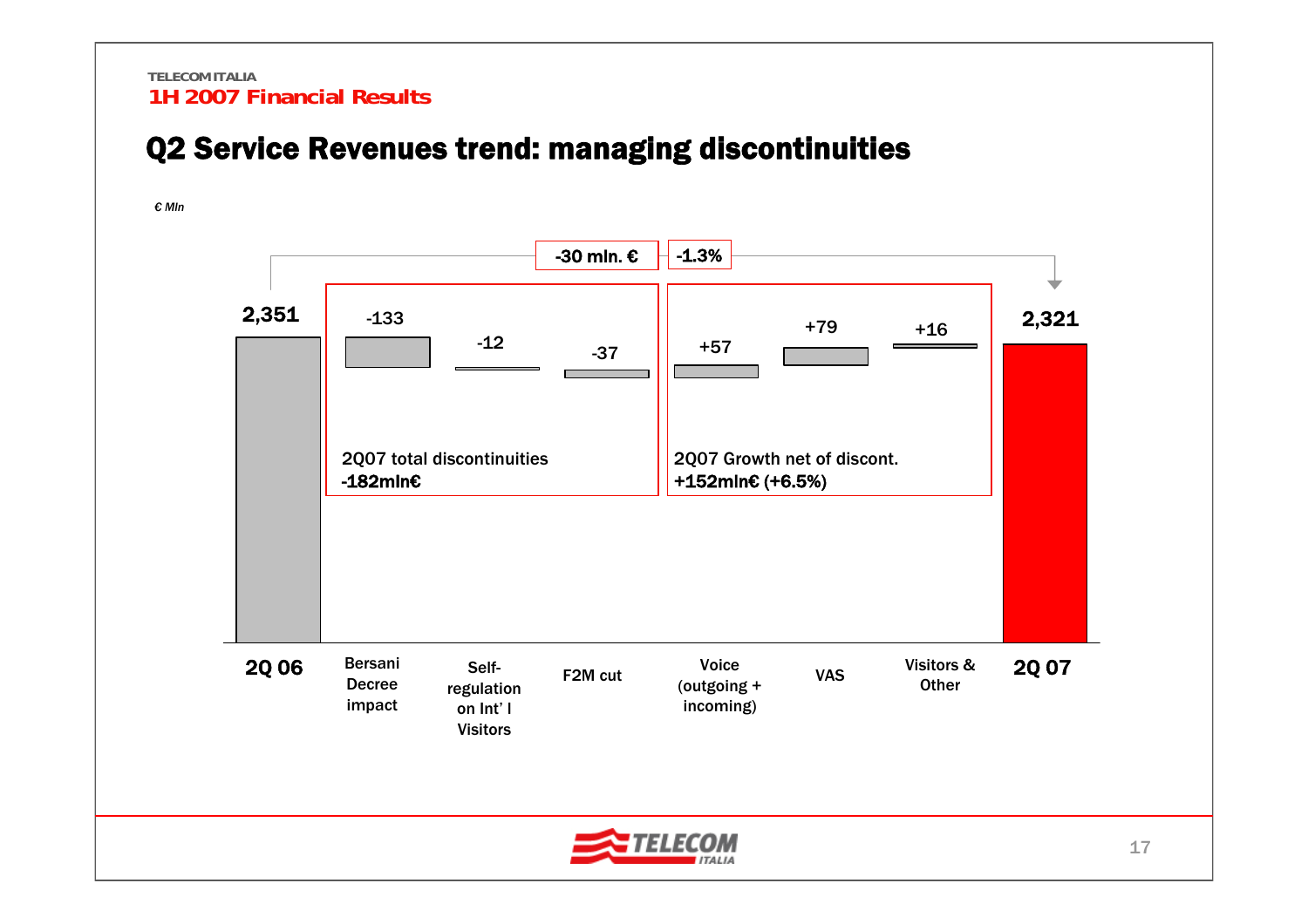

### Domestic mobile: Revenue Analysis

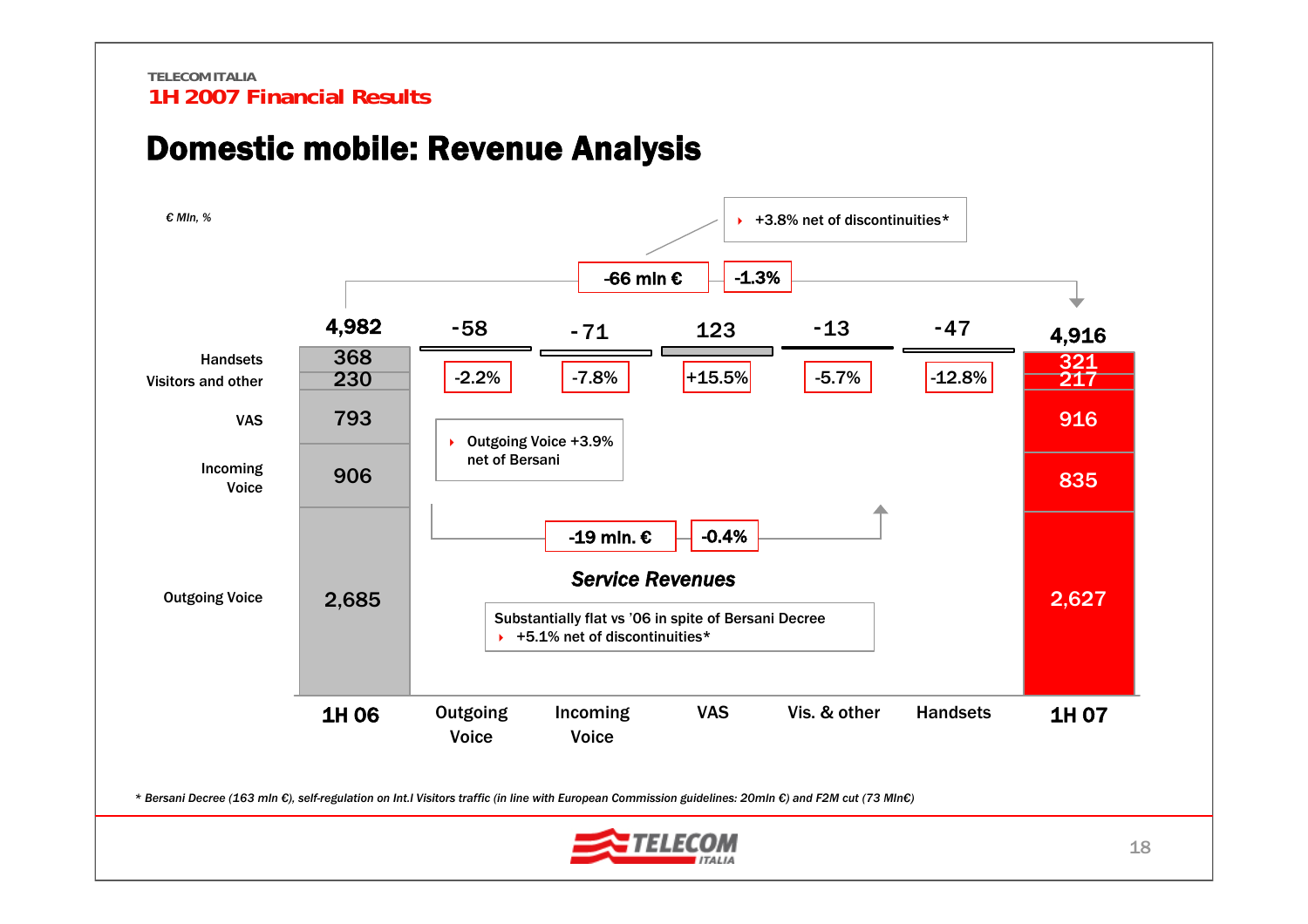### Domestic mobile: Customer Base Trend

*SIM, '000*



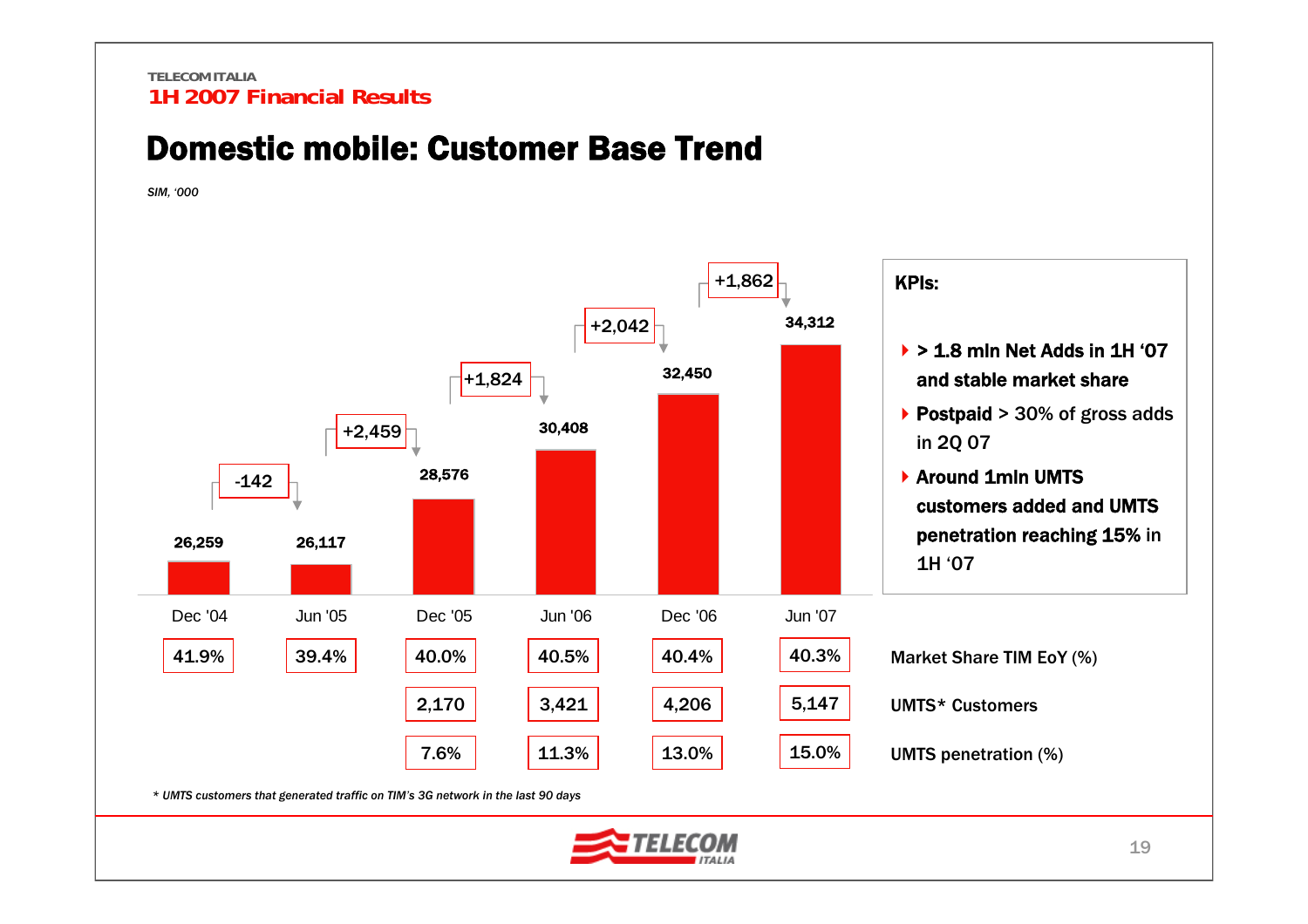### Domestic mobile: Post paid Gross Acquisitions

*SIM '000, Not Human included*



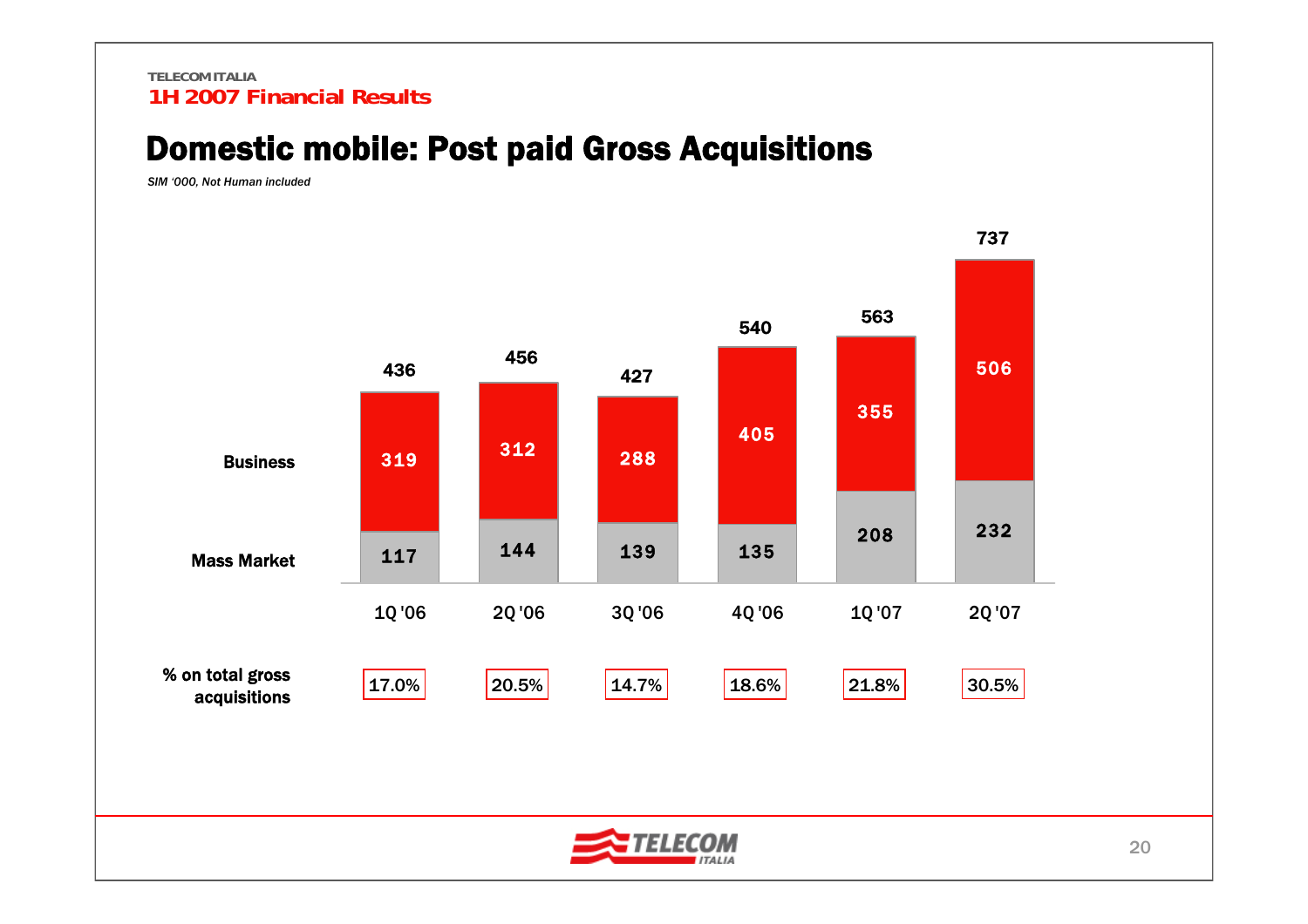### Domestic mobile: Voice Traffic Performance

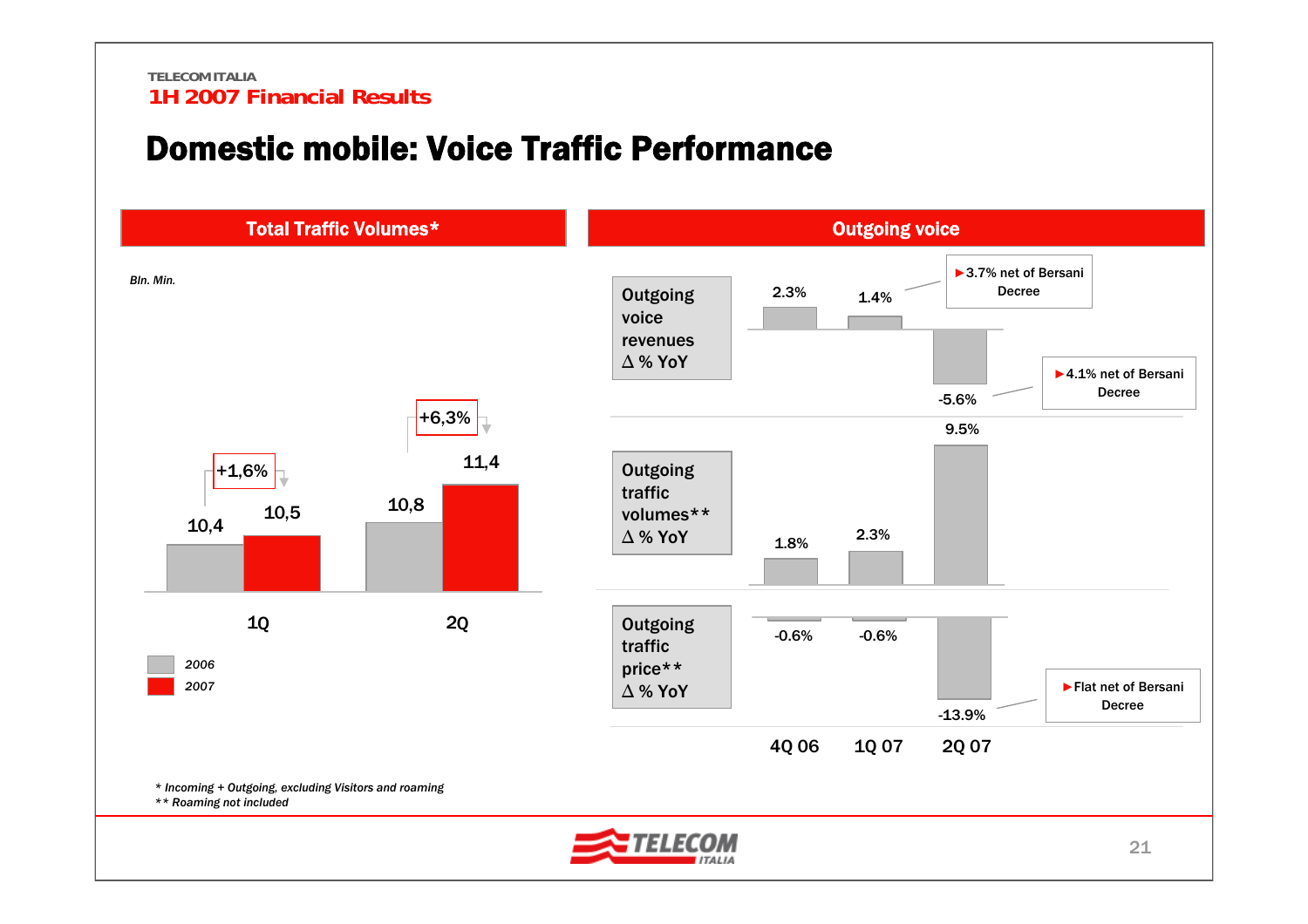### TIM Accelerates UMTS and Interactive VAS Penetration

![](_page_22_Figure_2.jpeg)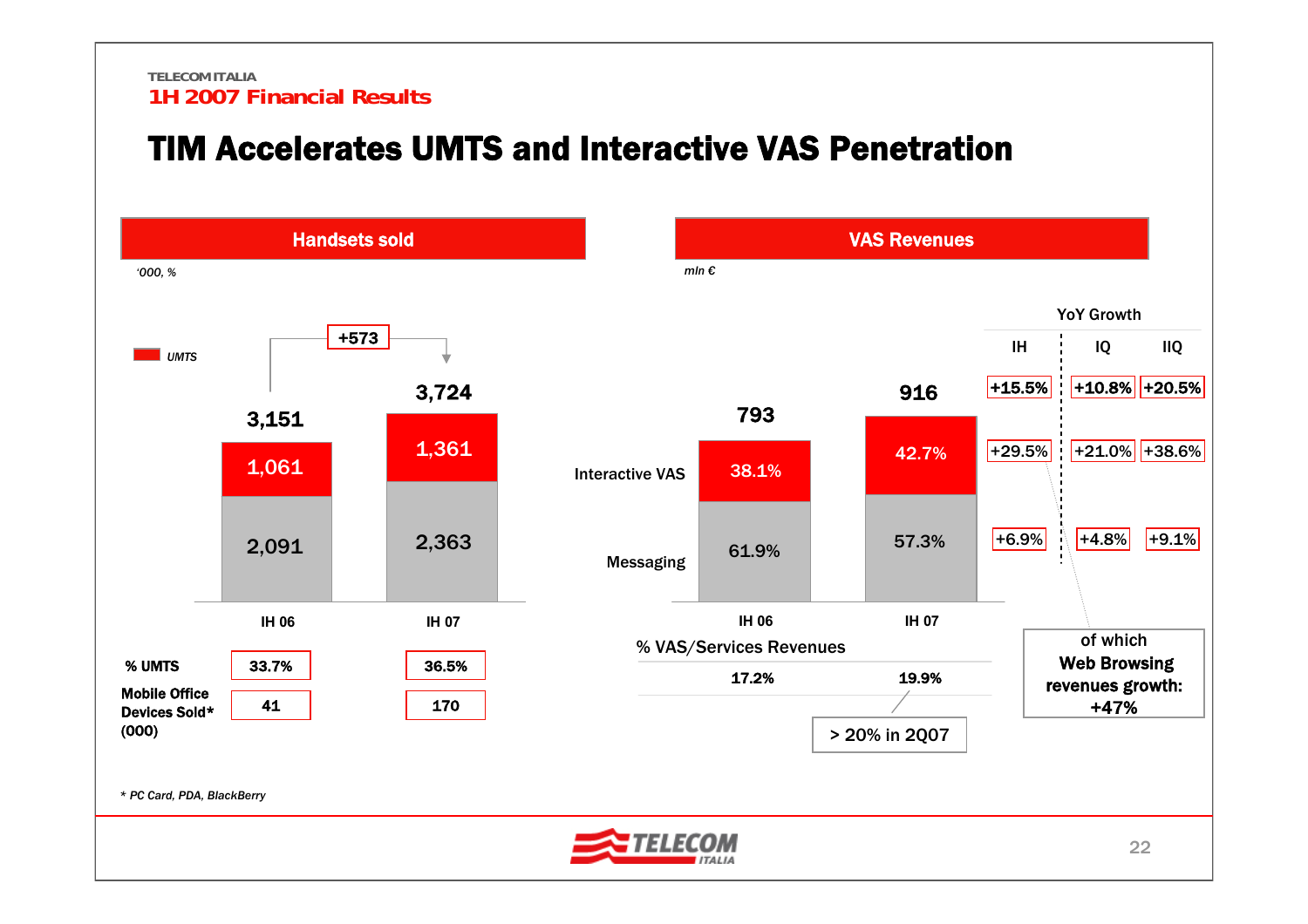# Agenda

#### IH 2007 business performance:

#### Domestic

- ▶ Fixed business performance
- Mobile business performance
- **▶ Costs Analysis**
- European BroadBand
- ▶ TIM Brasil
- ▶ Appendix

![](_page_23_Picture_10.jpeg)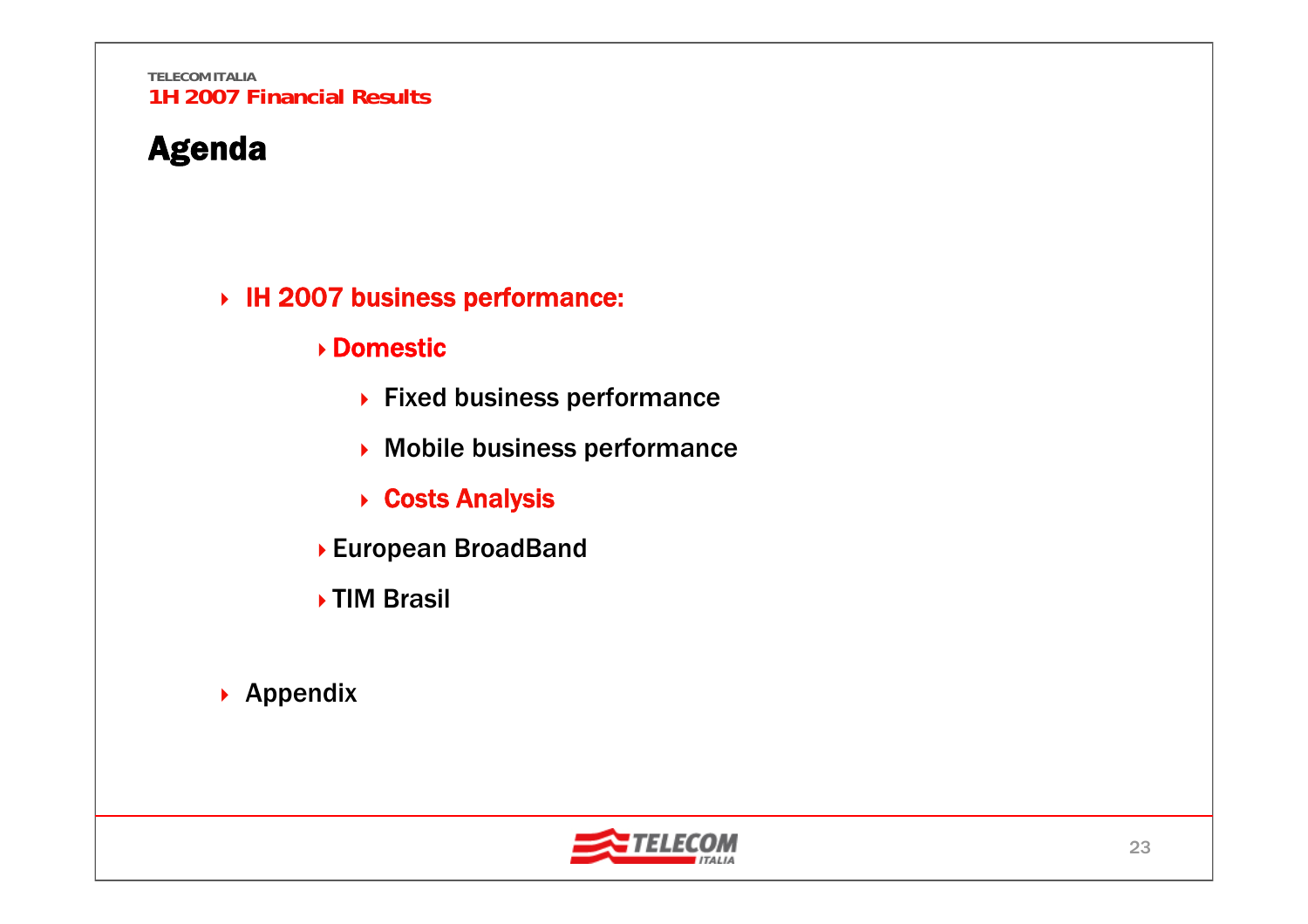![](_page_24_Figure_1.jpeg)

*\*\* Includes Other Income, provisions, charges and capitalized costs*

![](_page_24_Picture_3.jpeg)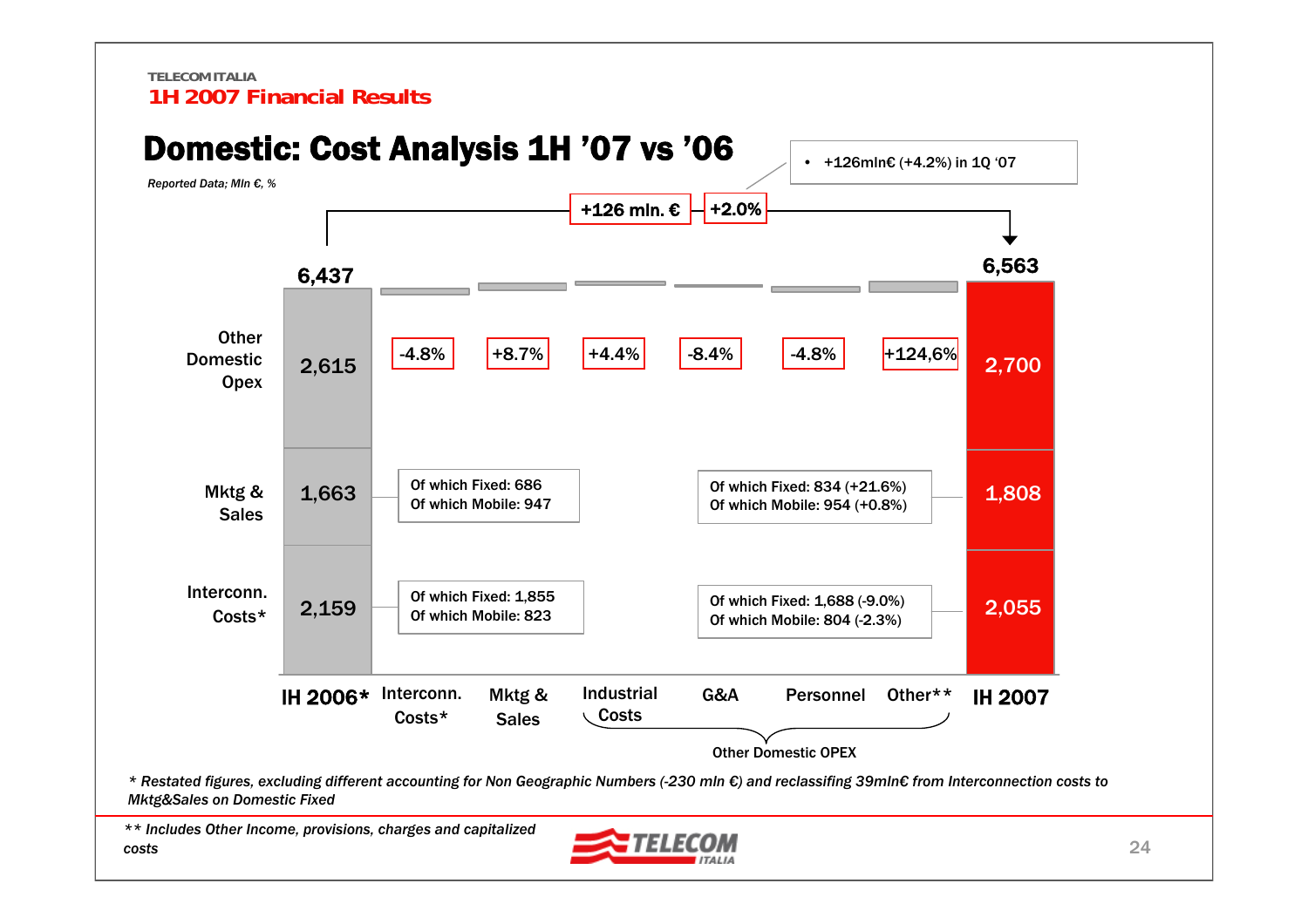### Agenda

IH 2007 business performance:

Domestic

- European BroadBand
- **▶TIM Brasil**
- ▶ Appendix

![](_page_25_Picture_7.jpeg)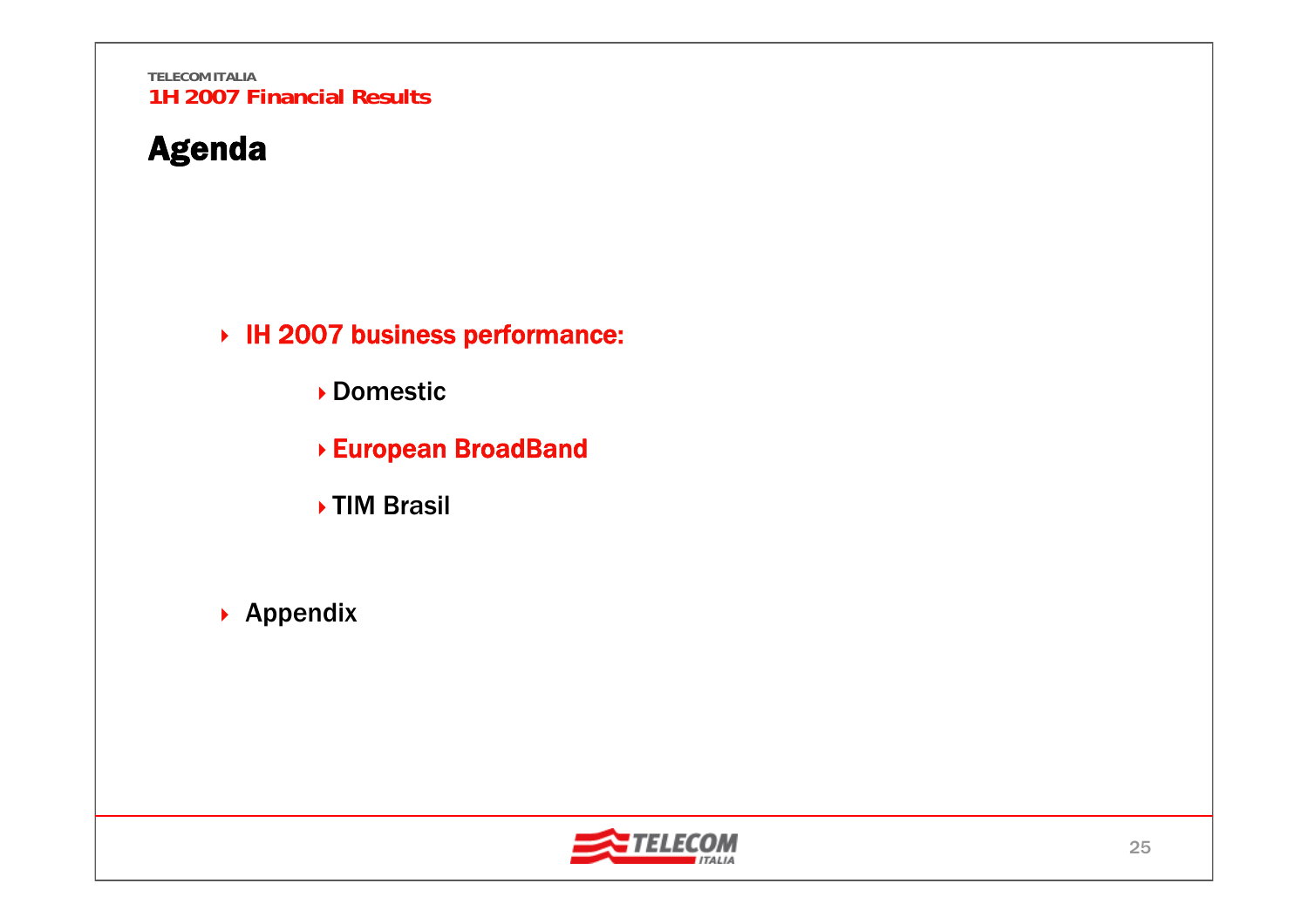### European BroadBand Operations: Main Results 1H '07 vs '06

| € MIn, %        | <b>14.8% EBITDA</b><br>margin in 2007 |          |                      |            |           |                       |
|-----------------|---------------------------------------|----------|----------------------|------------|-----------|-----------------------|
|                 |                                       |          | <b>Reported Data</b> |            |           | <b>Organic Growth</b> |
|                 | 1H 07                                 | 1H 06    | $\Delta$             | $\Delta\%$ | $\Delta$  | $\Delta\%$            |
| <b>Revenues</b> | 695                                   | 427      | $+268$               | $+62.8%$   | $+114$    | +19.6%                |
| <b>Ebitda</b>   | 88                                    | 14       | $+74$                | n.m.       | $+56$     | $+164.7%$             |
| Ebitda margin   | 12.7%                                 | 3.3%     | $+9.4$ pp            |            | $+7.0$ pp |                       |
| <b>Ebit</b>     | $-52$                                 | $-78$    | $+26$                | +33.3%     | $+11$     | $+18.0%$              |
| Ebit margin     | $-7.5%$                               | $-18.3%$ | $+10.8$ pp           |            | $+3.3pp$  |                       |
| Capex           | 252                                   | 228      | $+24$                | $+10.5%$   |           |                       |
| % on revenues   | 36.3%                                 | 53.4%    | $-17.1$ pp           |            |           |                       |

![](_page_26_Picture_3.jpeg)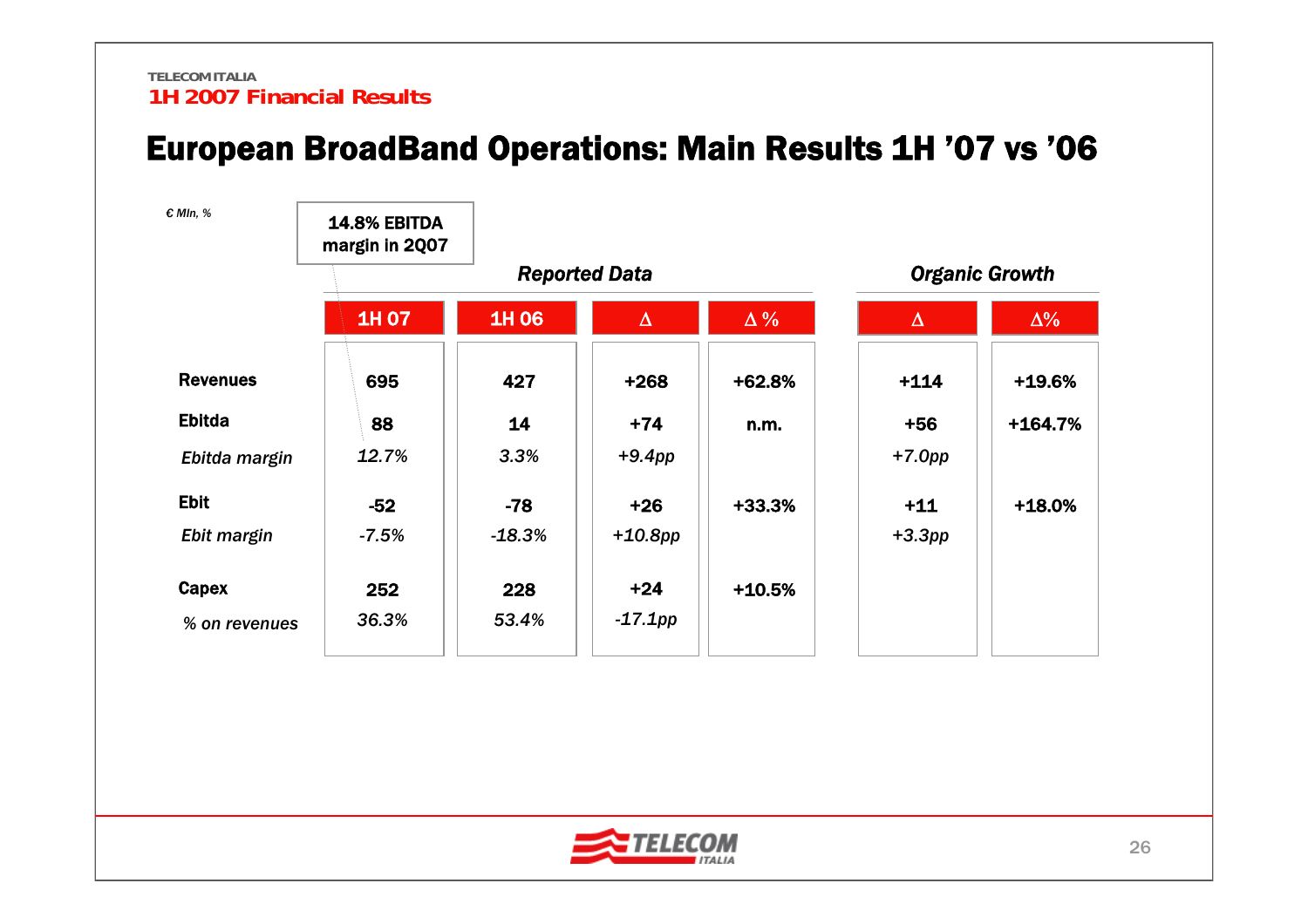# European BroadBand: Main Results 1H '07 vs '06 by Country

*€ Mln, %, Reported Data*

|                 | <b>TI France</b> |                     |           | Hansenet + AOL |        |        |                               | <b>BBNED</b> |             |        |                               |          |
|-----------------|------------------|---------------------|-----------|----------------|--------|--------|-------------------------------|--------------|-------------|--------|-------------------------------|----------|
|                 | 1H '07           | 1H '06   Δ Abs   Δ% |           |                | 1H '07 | 1H '06 | $\triangle$ Abs $\triangle$ % |              | 1H '07      | 1H '06 | $\triangle$ Abs $\triangle\%$ |          |
| <b>Revenues</b> | 183              | 148                 | $+35$     | +23.6%         | 476    | 238    | $+238$                        | $+100.0%$    | 36          | 41     | $-5$                          | $-12.2%$ |
| <b>Ebitda</b>   | $-40$            | $-64$               | $+24$     | +37.5%         | 118    | 60     | $+58$                         | +96.7%       | 10          | 17     | $-7$                          | $-41.2%$ |
| Ebitda margin   | $-21.9%$         | $-43.2%$            | $+21.3pp$ |                | 24.8%  | 25.2%  | $-0.4pp$                      |              | 27.8%       | 41.5%  | $-13.7pp$                     |          |
| <b>Ebit</b>     | $-103$           | $-107$              | $+4$      | $+3.7%$        | 60     | 22     | $+38$                         | $+172.7%$    | $\mathbf 0$ | 8      | $-8$                          | $-100%$  |
| Ebit margin     | $-56.3%$         | $-72.3%$            | $+16.0pp$ |                | 12.6%  | 9.2%   | $+3.4pp$                      |              | 0.0%        | 19.5%  | $-19.5$ pp                    |          |
| <b>CAPEX</b>    | 62               | 103                 | $-41$     | $-39.8%$       | 186    | 115    | $+71$                         | $+61.7%$     | 4           | 10     | -6                            | $-60.0%$ |
| % on revenues   | 33.9%            | 69.6%               | $-35.7pp$ |                | 39.1%  | 48.3%  | $-9.2$ .pp                    |              | 11.1%       | 24.4%  | $-13.3pp$                     |          |
|                 |                  |                     |           |                |        |        |                               |              |             |        |                               |          |

![](_page_27_Picture_4.jpeg)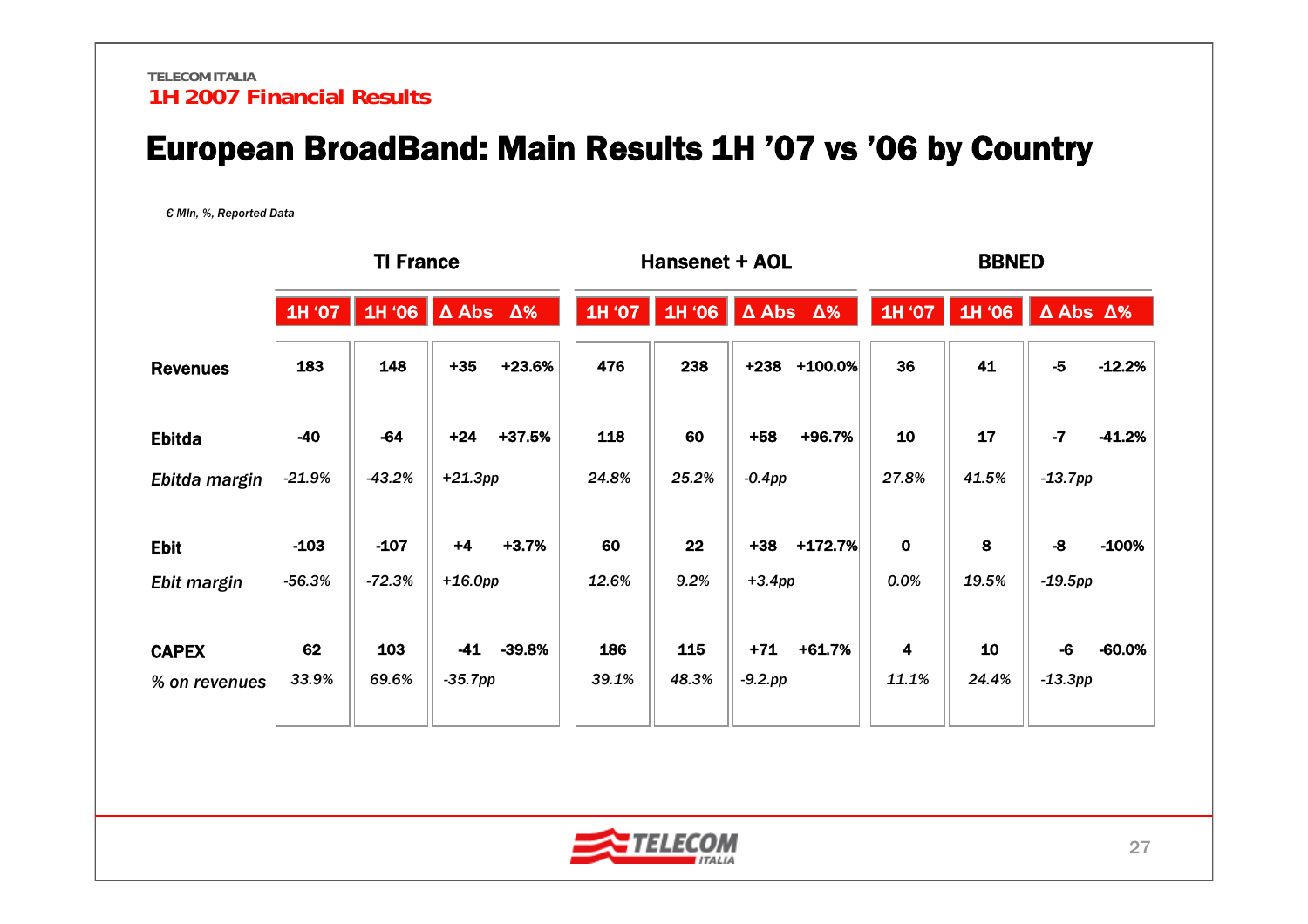### European Broadband: Customer Base Evolution

![](_page_28_Figure_2.jpeg)

![](_page_28_Picture_3.jpeg)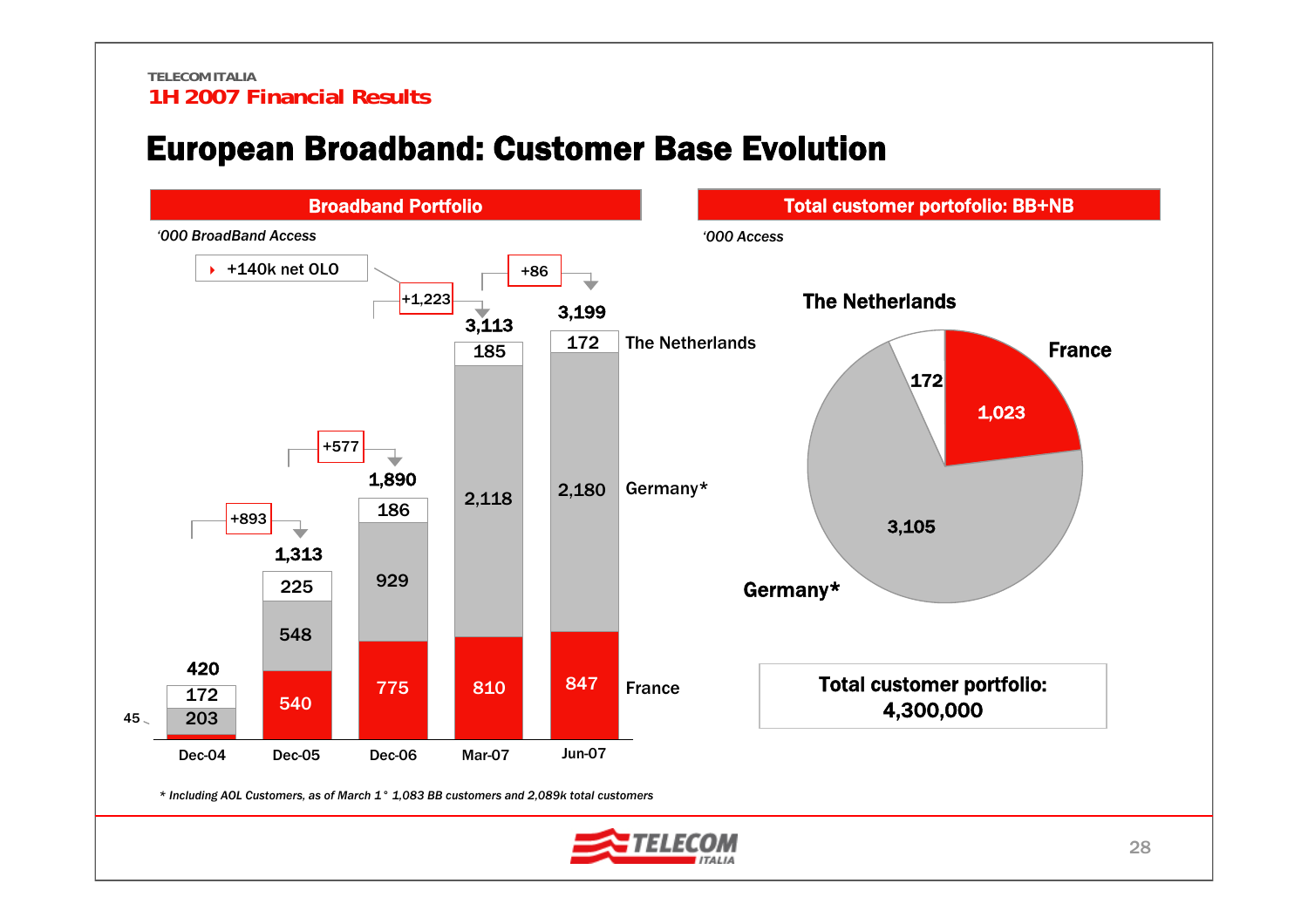# France and Germany: Bits on Business Performance

![](_page_29_Figure_2.jpeg)

![](_page_29_Figure_3.jpeg)

![](_page_29_Picture_4.jpeg)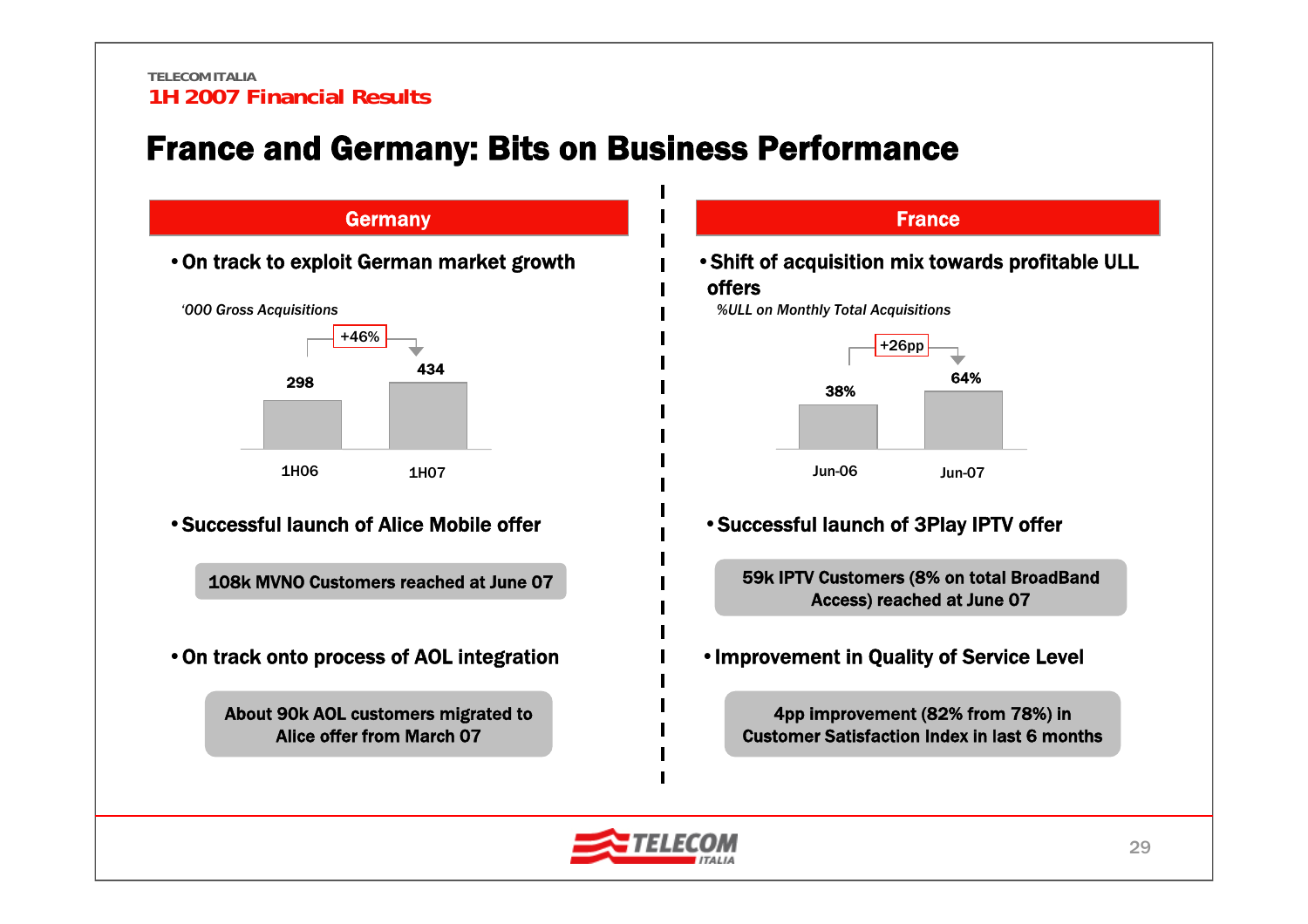### Agenda

IH 2007 business performance:

Domestic

- European BroadBand
- TIM Brasil
- ▶ Appendix

![](_page_30_Picture_7.jpeg)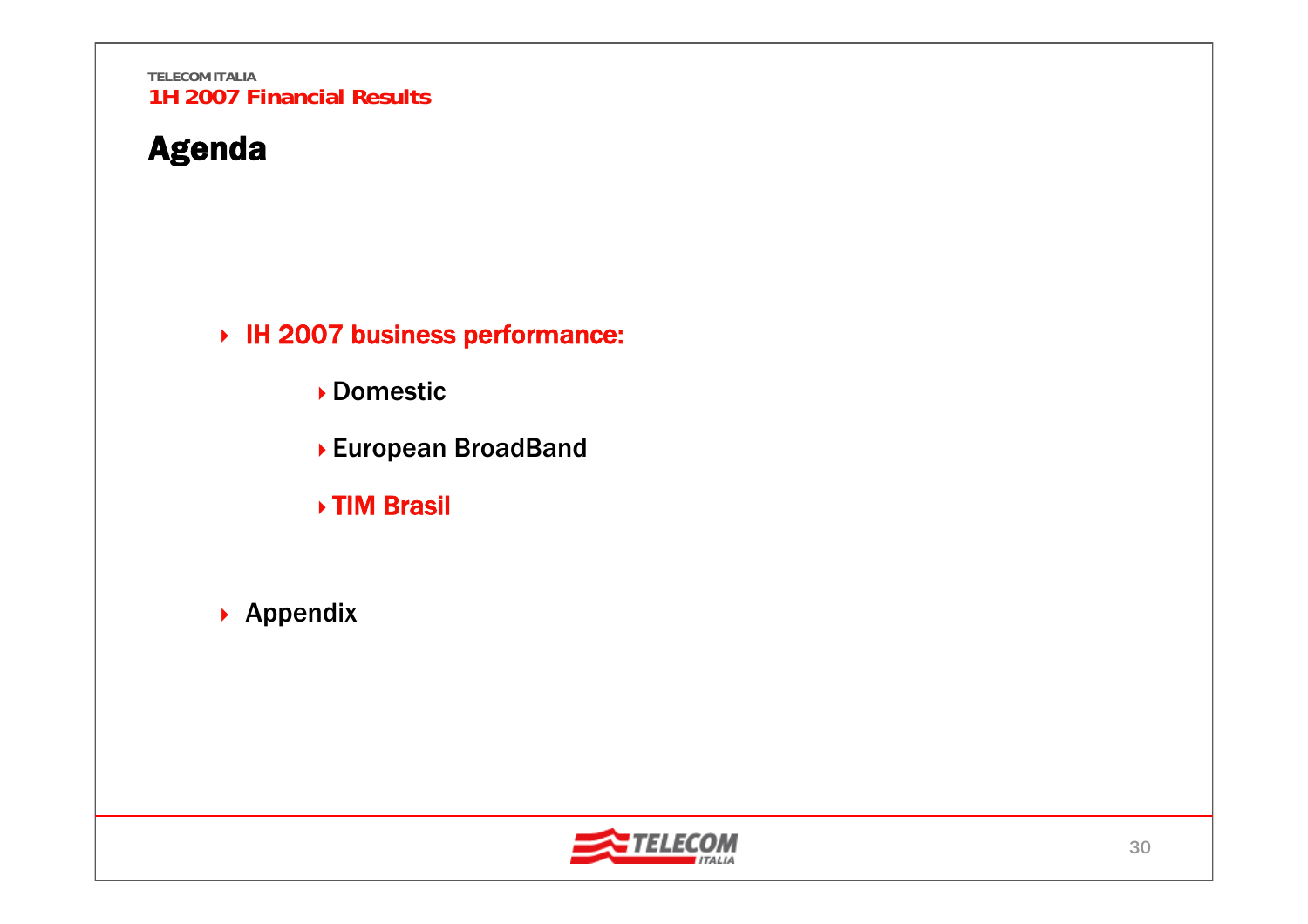### TIM Brasil: Main Results at a Glance

| <b>Quality</b>                                                                                                               |
|------------------------------------------------------------------------------------------------------------------------------|
| <b>Recognized TIM Brand</b>                                                                                                  |
| ▶ Preferred mobile operator in Brazil*<br><b>Leader in average client satisfaction</b> **<br>▶ Largest voice & data coverage |
| <b>Profitability</b>                                                                                                         |
| <b>Solid Financial growth</b>                                                                                                |
| Strong revenue growth $(+35.9\%$ Organic growth in                                                                           |
| 1H07)                                                                                                                        |
| Confirmed premium ARPU and QoQ growth                                                                                        |
| Solid EBITDA margin expansion (25.2% EBITDA margin<br>Reported in 1H 07, +4.7pp YoY)                                         |
|                                                                                                                              |

*\* Instituto Synovate May/2007*

*\*\* Interscience May/2007*

![](_page_31_Picture_5.jpeg)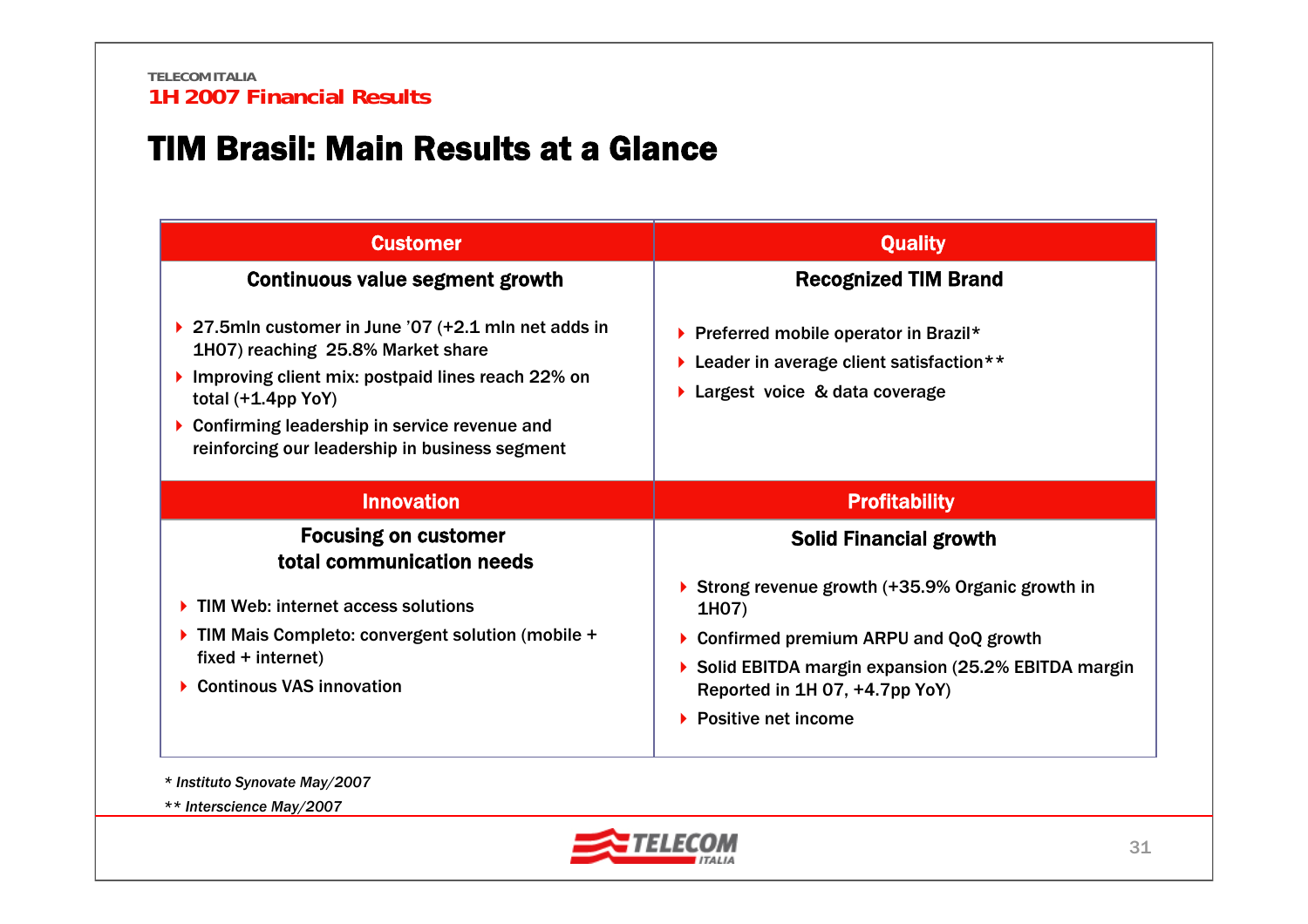### TIM Brasil: Main Results 1H '07 vs 1H '06

*IAS/IFRS*

|                           |              |                  | <b>Data Reported - Euro</b><br><b>Million Euro, %</b> |            |                |                    | <b>Data Reported - Reais</b><br>Million R\$, % |                        | <b>Organic Growth</b><br>% |
|---------------------------|--------------|------------------|-------------------------------------------------------|------------|----------------|--------------------|------------------------------------------------|------------------------|----------------------------|
|                           | 1H 07        | 1H 06            | $\Delta$ Abs                                          | $\Delta$ % | 1H 07          | 1H 06              | $\Delta$ Abs                                   | $\Delta$ %             | $\Delta$ %                 |
| <b>Revenues</b>           | 2,322        | 1,722            | 600                                                   | 34.8%      | 6,313          | 4,644              | 1,669                                          | 35.9%                  | 35.9%                      |
| <b>Ebitda</b><br>Ebitda % | 585<br>25.2% | 354<br>20.5%     | 231<br>4.7 p.p.                                       | 65.3%      | 1,591<br>25.2% | 954<br>20.5%       | 637<br>4.7 p.p.                                | 66.8%                  | 62.7%<br>25.2% margin      |
| <b>Ebit</b><br>Ebit %     | 69<br>3.0%   | $-78$<br>$-4.5%$ | 147<br>7.5 p.p.                                       |            | 189<br>3.0%    | $-210$<br>$-4.5\%$ | 399<br>7.5 p.p.                                | $+18.1%$ net<br>of B&K |                            |
| <b>CAPEX</b><br>% on revs | 271<br>11.7% | 193<br>11.2%     | 78<br>0.5 p.p.                                        |            | 737<br>11.7%   | 520<br>11.2%       | 217<br>0.5 p.p.                                |                        |                            |

![](_page_32_Picture_4.jpeg)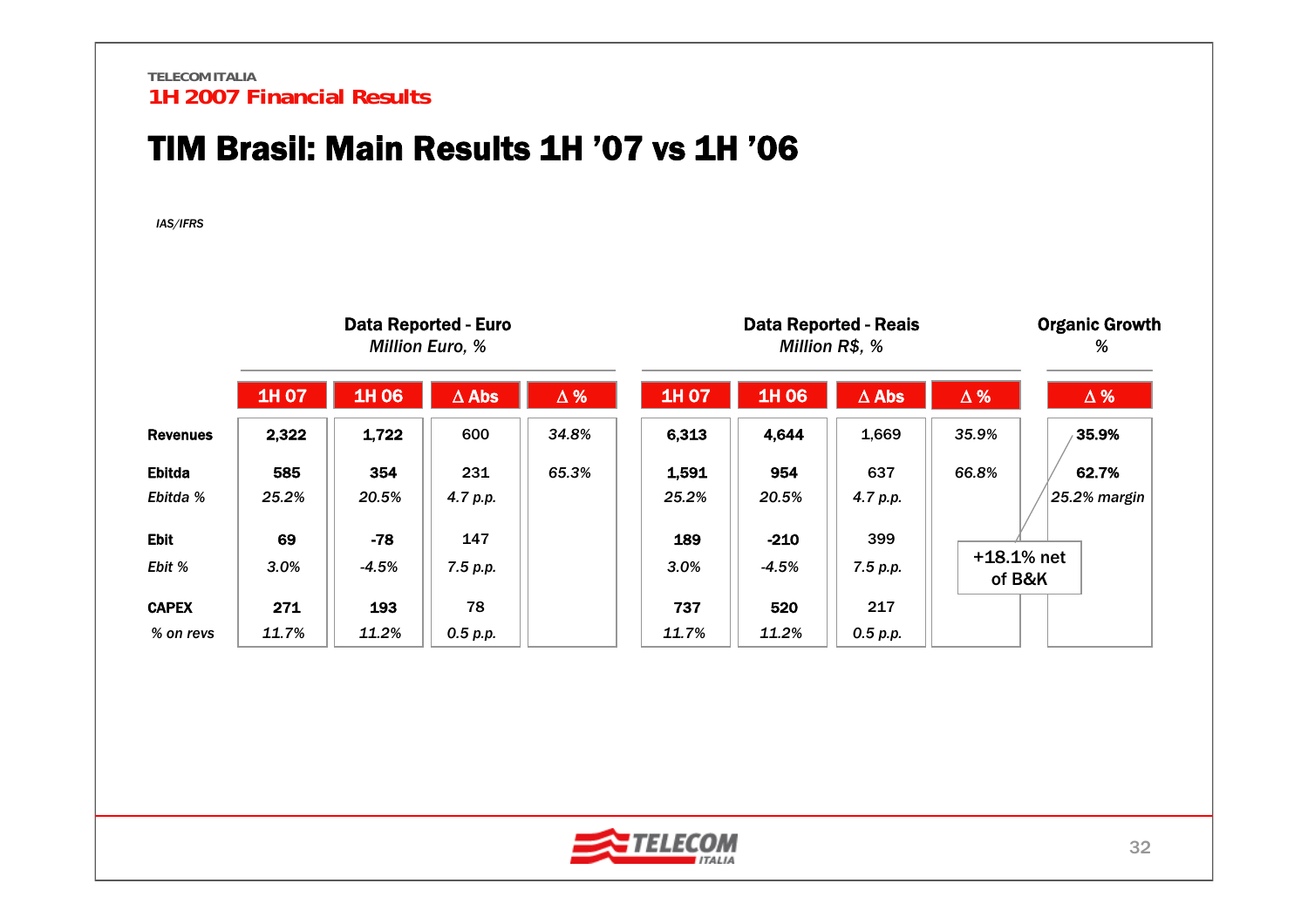### TIM Brasil: Revenue Trends by Quarter

![](_page_33_Figure_2.jpeg)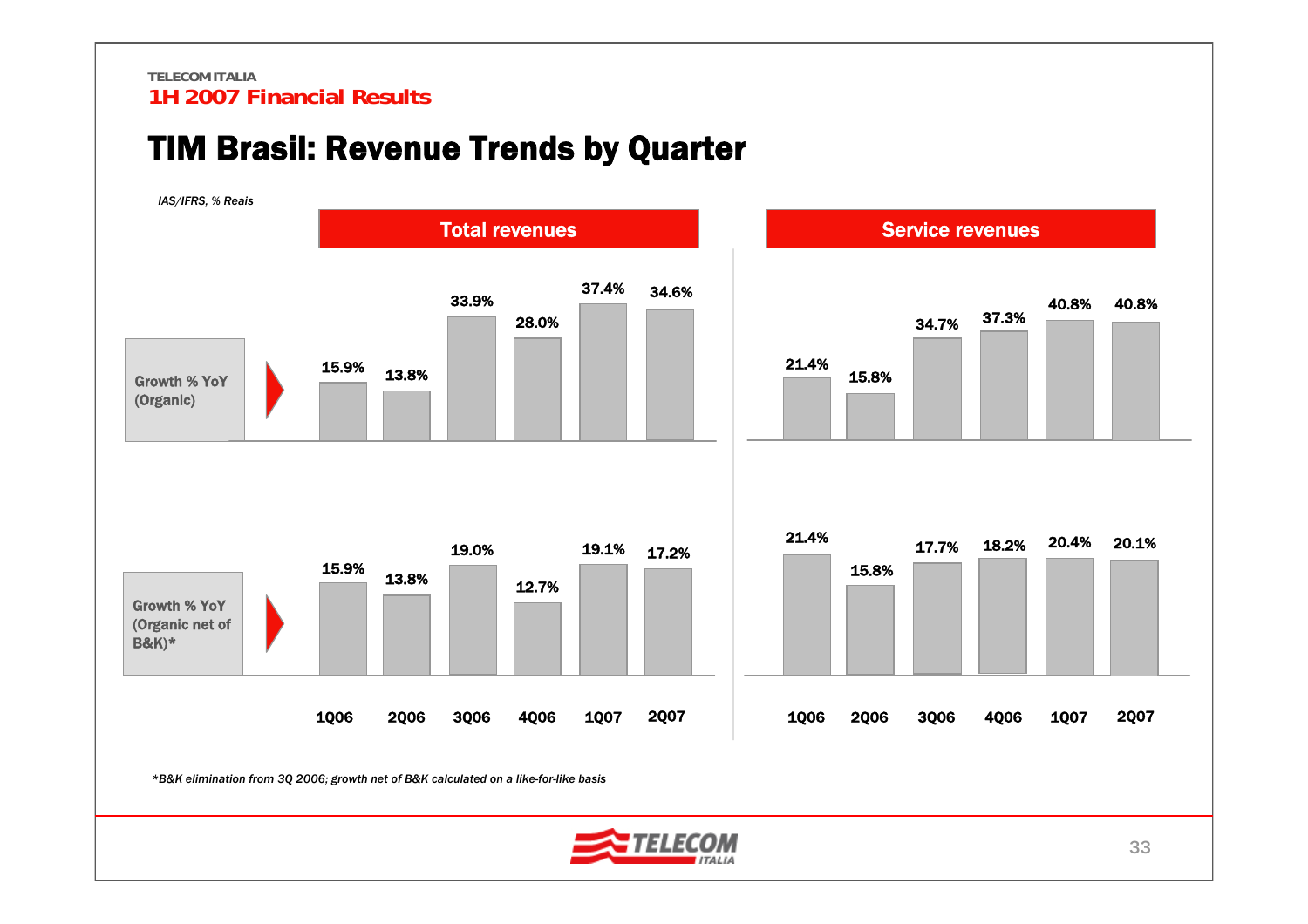### TIM Brasil: Market Performance

![](_page_34_Figure_2.jpeg)

![](_page_34_Figure_3.jpeg)

![](_page_34_Picture_4.jpeg)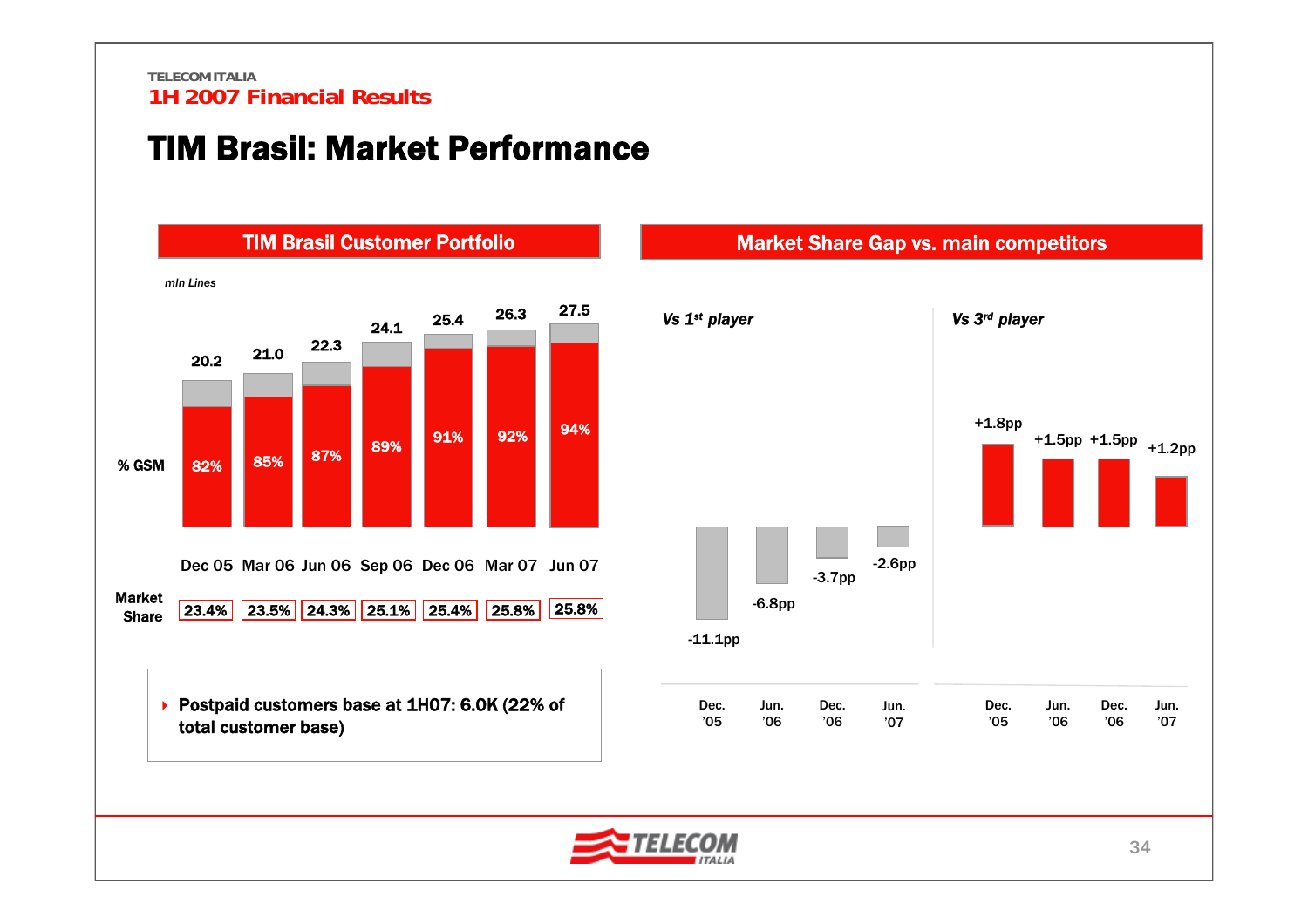# Agenda

▶ IH 2007 business performance:

Domestic

- European BroadBand
- **▶TIM Brasil**
- ▶ Appendix

![](_page_35_Picture_7.jpeg)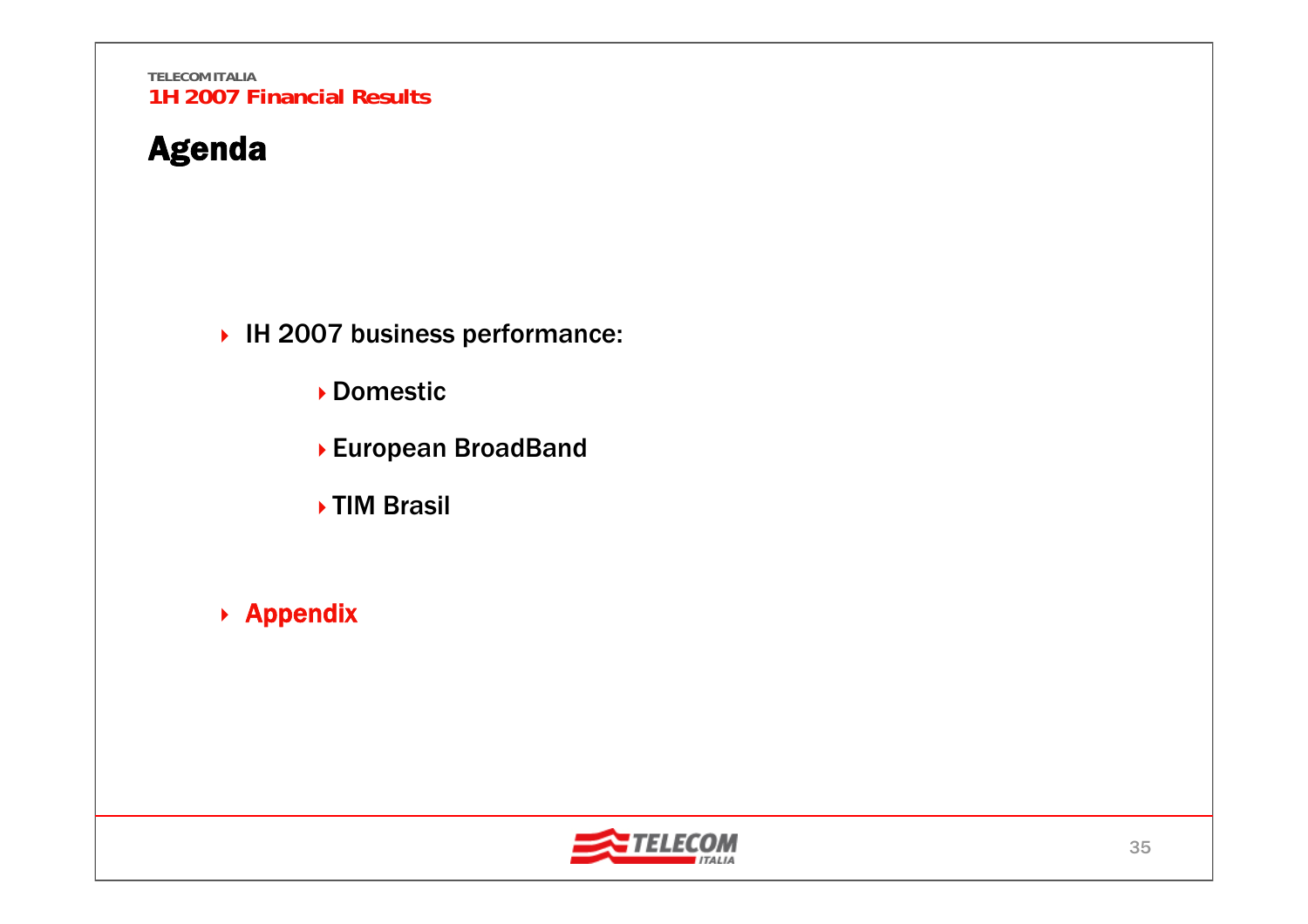### Domestic: Cost Analysis 1Q '07 vs '06

![](_page_36_Figure_2.jpeg)

![](_page_36_Picture_3.jpeg)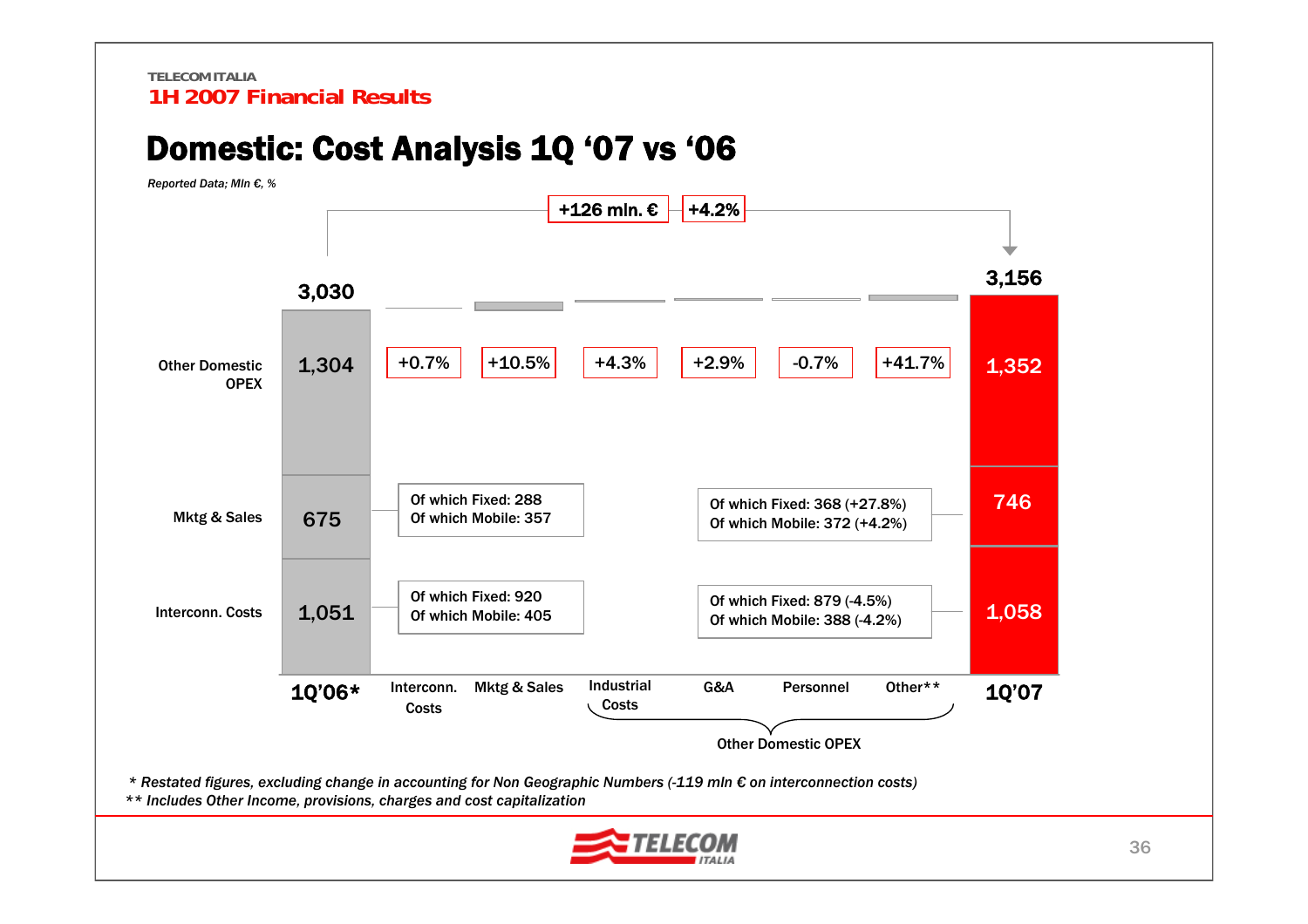### Domestic fixed: Wholesale Services Revenues

![](_page_37_Figure_2.jpeg)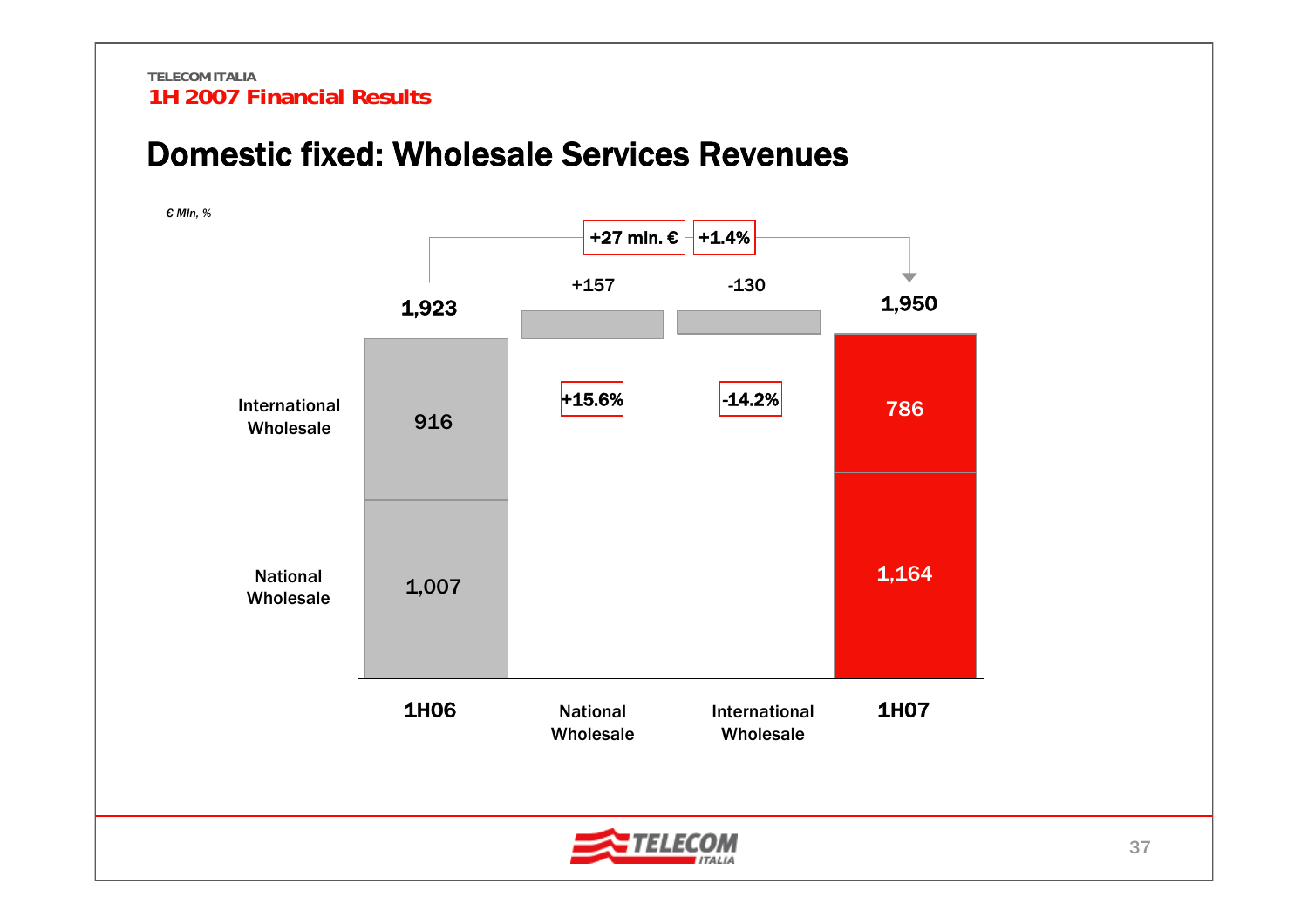# Fixed Access lines

|                                          | <b>EoY 2003</b> | <b>EoY 2004</b> | <b>EoY 2005</b> | <b>EoY 2006</b> | <b>June 2007</b> |
|------------------------------------------|-----------------|-----------------|-----------------|-----------------|------------------|
| million access                           |                 |                 |                 |                 |                  |
| <b>TI Wireline Retail Access</b>         | 23.0            | 22.4            | 21.7            | 20.5            | 19.8             |
| '000 access                              |                 |                 |                 |                 |                  |
| <b>OLO Access (on TI infrastructure)</b> |                 |                 |                 |                 |                  |
| <b>ULL</b>                               | 510             | 759             | 1,117           | 1,706           | 2,282            |
| <b>Virtual ULL</b>                       | n.a.            | n.a.            | n.a.            | 254             | 327              |
| Shared Access (ADSL)*                    | n.a.            | 29              | 141             | 329             | 389              |

*\* Included in TI Retail Access*

![](_page_38_Picture_4.jpeg)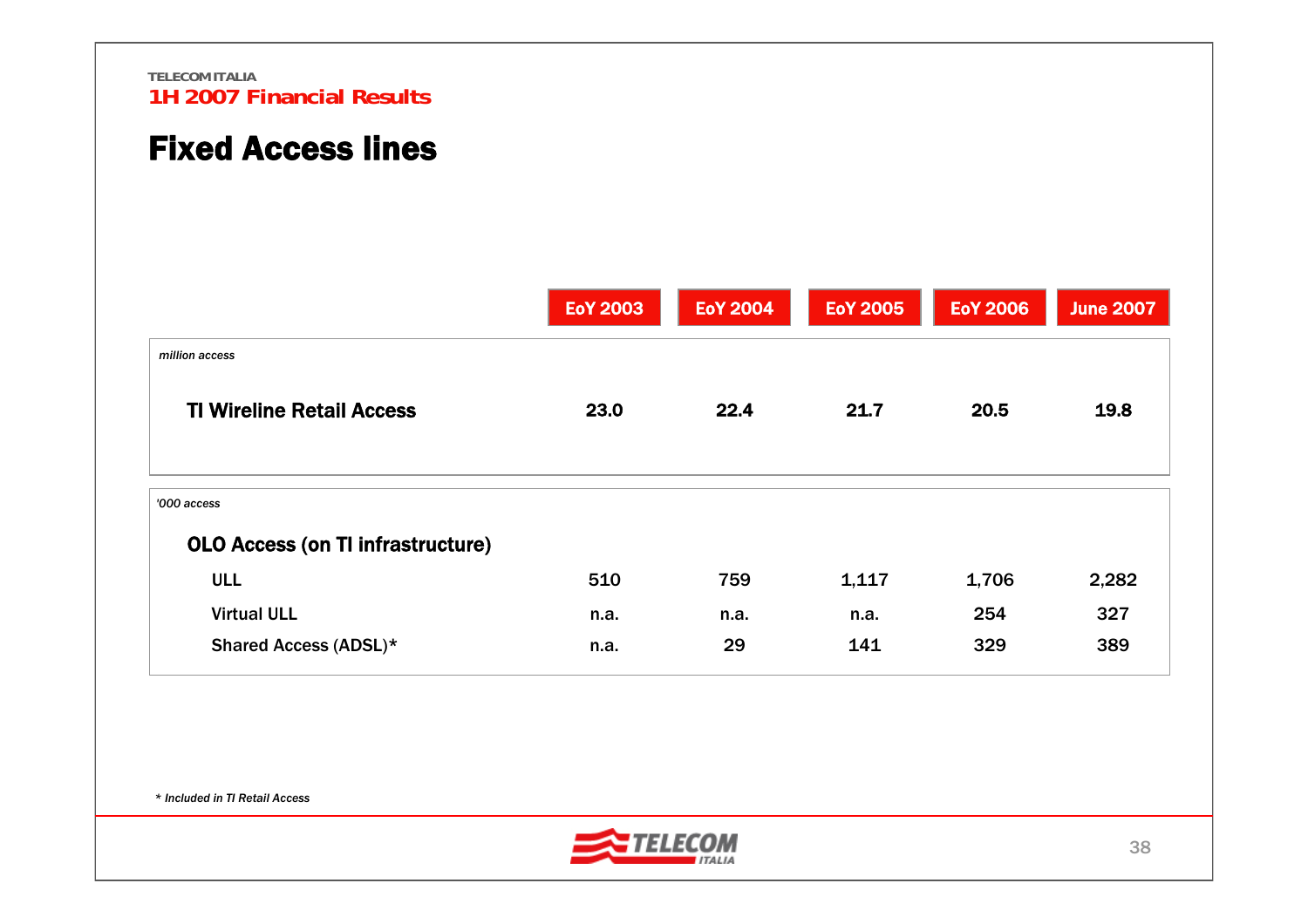# Domestic: Main Results – Organic Trend 1H '07

*Mln. €*

|                 |                                   |                                      | 1H 2006                                  |                         |                        |                         | 1H 2007                 | <b>Organic trend</b>                                                                           |              |                            |
|-----------------|-----------------------------------|--------------------------------------|------------------------------------------|-------------------------|------------------------|-------------------------|-------------------------|------------------------------------------------------------------------------------------------|--------------|----------------------------|
|                 | 2006<br><b>Reported</b><br>(IAS)  | <b>Change in</b><br><b>Perimeter</b> | <b>Exchange</b><br>rate<br><b>impact</b> | Except.<br><b>items</b> | 2006<br><b>Organic</b> | 2007<br><b>Reported</b> | Except.<br><b>items</b> | 2007<br><b>Organic</b>                                                                         | $\Delta$ Abs | 2007 vs 2006<br>$\Delta$ % |
|                 |                                   |                                      |                                          |                         |                        |                         |                         |                                                                                                |              |                            |
| <b>Revenues</b> | 12,877                            | $-6$                                 | $-10$                                    |                         | 12,861                 | 12,182                  |                         | 12,182                                                                                         | $-679$       | $-5.3%$                    |
| <b>Ebitda</b>   | 6,210                             | -8                                   | $-2$                                     | $+79$                   | 6,279                  | 5,619                   | $+134$                  | 5,753                                                                                          | $-526$       | $-8.4%$                    |
| <b>Ebit</b>     | 4,037                             | $-8$                                 | $\mathbf 0$                              | $-44$                   | 3,985                  | 3,456                   | $+124$                  | 3,580                                                                                          | -405         | $-10.2%$                   |
|                 | Real estate Projects:<br>123 €mln |                                      |                                          |                         |                        | ▶                       |                         | Restructuring Charges: $81 \text{ } \in \text{mln}$<br>Provisions for Antitrust fine: 20 € mln |              |                            |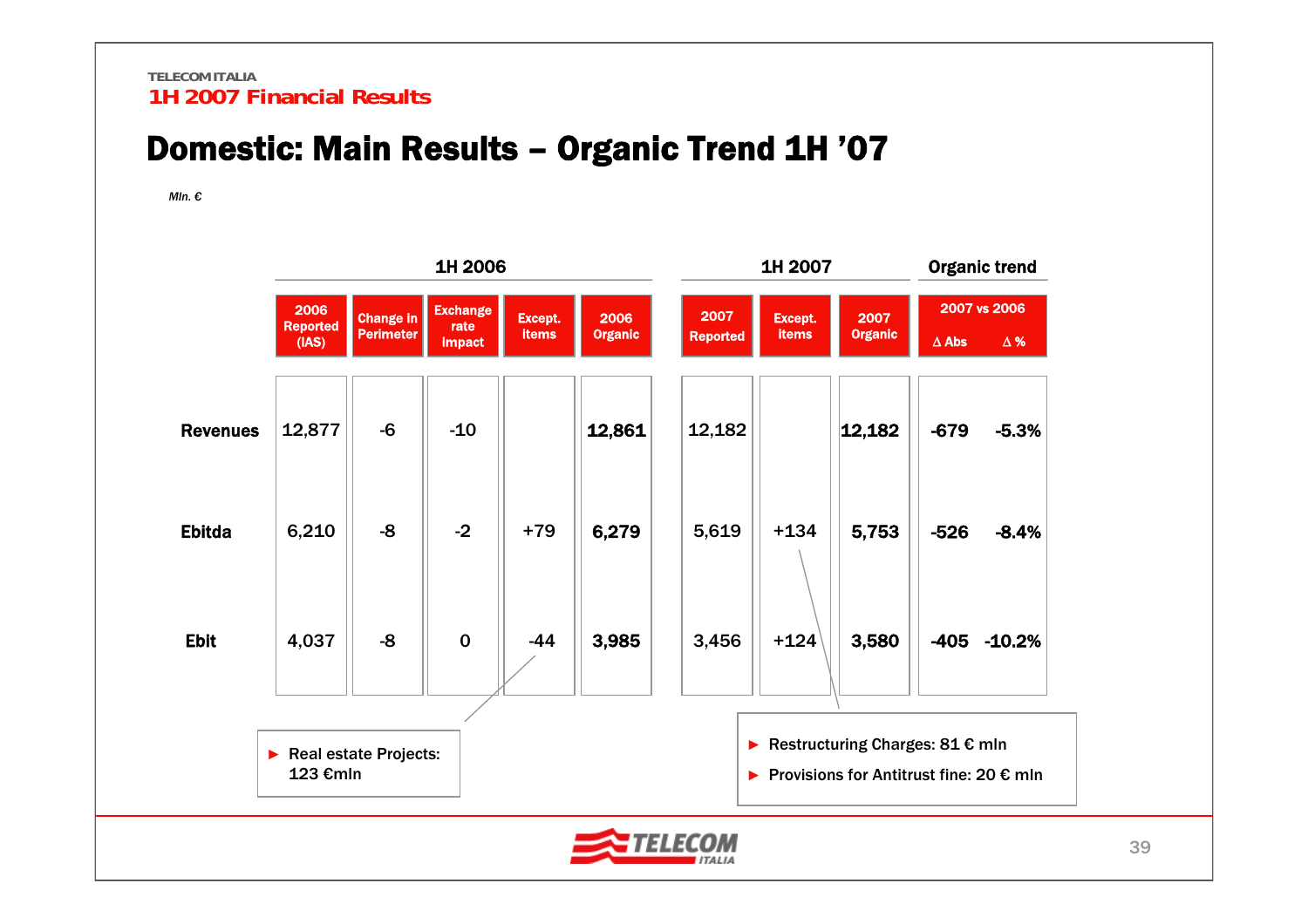### TIM Brasil: Revenue Analysis

*IAS/IFRS; R\$ Mln*

![](_page_40_Figure_3.jpeg)

*\* Excluding visitors & others*

![](_page_40_Picture_5.jpeg)